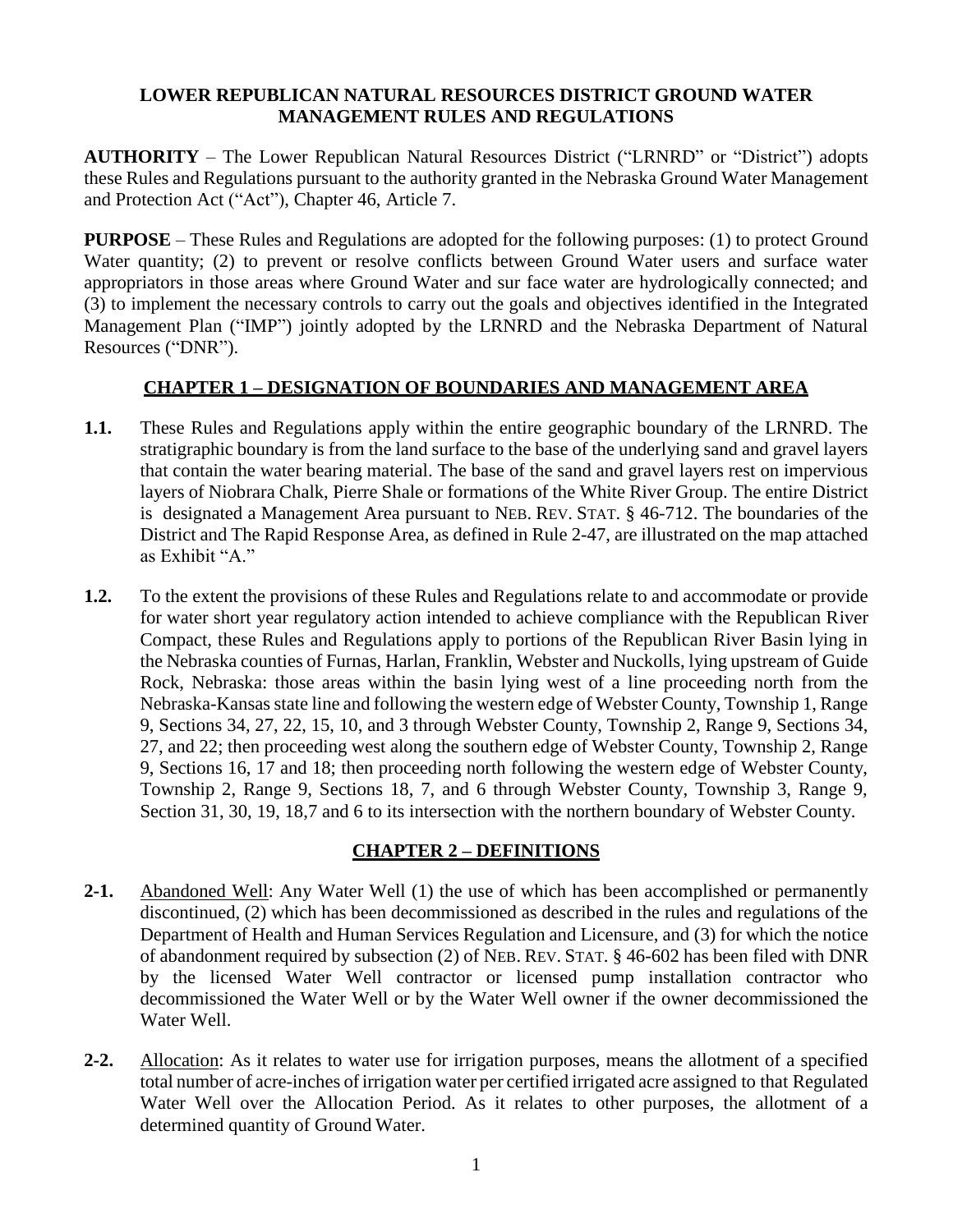- **2-3.** Allocation Period: The number of years over which an Allocation can be used.
- **2-4.** Base Allocation: An amount of Ground Water, in acre-inches, derived from dividing the Allocation by the Allocation Period.
- **2-5.** Baseline of Commercial or Industrial Use: The amount of Ground Water used by a commercial or industrial user as computed in Rule 6-4.1.
- **2-6.** Baseline of Municipal Use: The amount of Ground Water used by a municipality as computed in Rule 6-3.2.
- **2-7.** Beneficial Use: That use by which water may be put to the benefit of humans and other species.
- **2-8.** Board: The elected Board of Directors of the Lower Republican Natural Resources District.
- **2-9.** Carry-Forward: That part of an Allocation that is unused during the base Allocation Period, which may be credited to a subsequent Allocation Period in accordance with District Rules and Regulations.
- **2-10.** Certification: The process whereby the beneficial uses of Ground Water for a Regulated Water Well is identified, recorded and approved by the District.
- **2-11.** Certified Water Uses: The beneficial uses of Ground Water for purposes other than irrigation that is identified by the District pursuant to rules adopted by the District.
- **2-12.** Certified Irrigated Acres: The number of acres or portion of an acre that the Board has approved for irrigation from Ground Water in accordance with the law and the District rules and regulations.
- **2-13.** Commercial Water User: A Person who uses Ground Water for commercial purposes, including but not limited to, maintenance of the turf of a golf course.
- **2-14.** Compact Call Year: A year in which DNR's forecast procedures, set forth in Section IX of the Integrated Management Plan, indicate the potential for non-compliance with the Republican River Compact if sufficient surface water and Ground Water controls and/or management actions are not taken.
- **2-15.** Conjunctive Management of Water: The use of both surface water and Ground Water on the same tract of land for irrigation purposes.
- **2-16.** Consumptive Use: That amount of water that is consumed under appropriate and reasonably efficient practices to accomplish without waste the purposes for which the appropriation or other legally permitted use are lawfully made.
- **2-17.** Decommission: The act of filling, sealing, and plugging a Water Well in accordance with the Department of Health and Human Services Regulation and Licensure Rules and Regulations.
- **2-18.** Dewatering Well: A Water Well which is constructed for the purpose of temporarily lowering the Ground Water surface elevation.
- **2-19.** Flow Meter: A device, approved by the LRNRD, to measure the quantity of Ground Water pumped, withdrawn, or taken from a Water Well.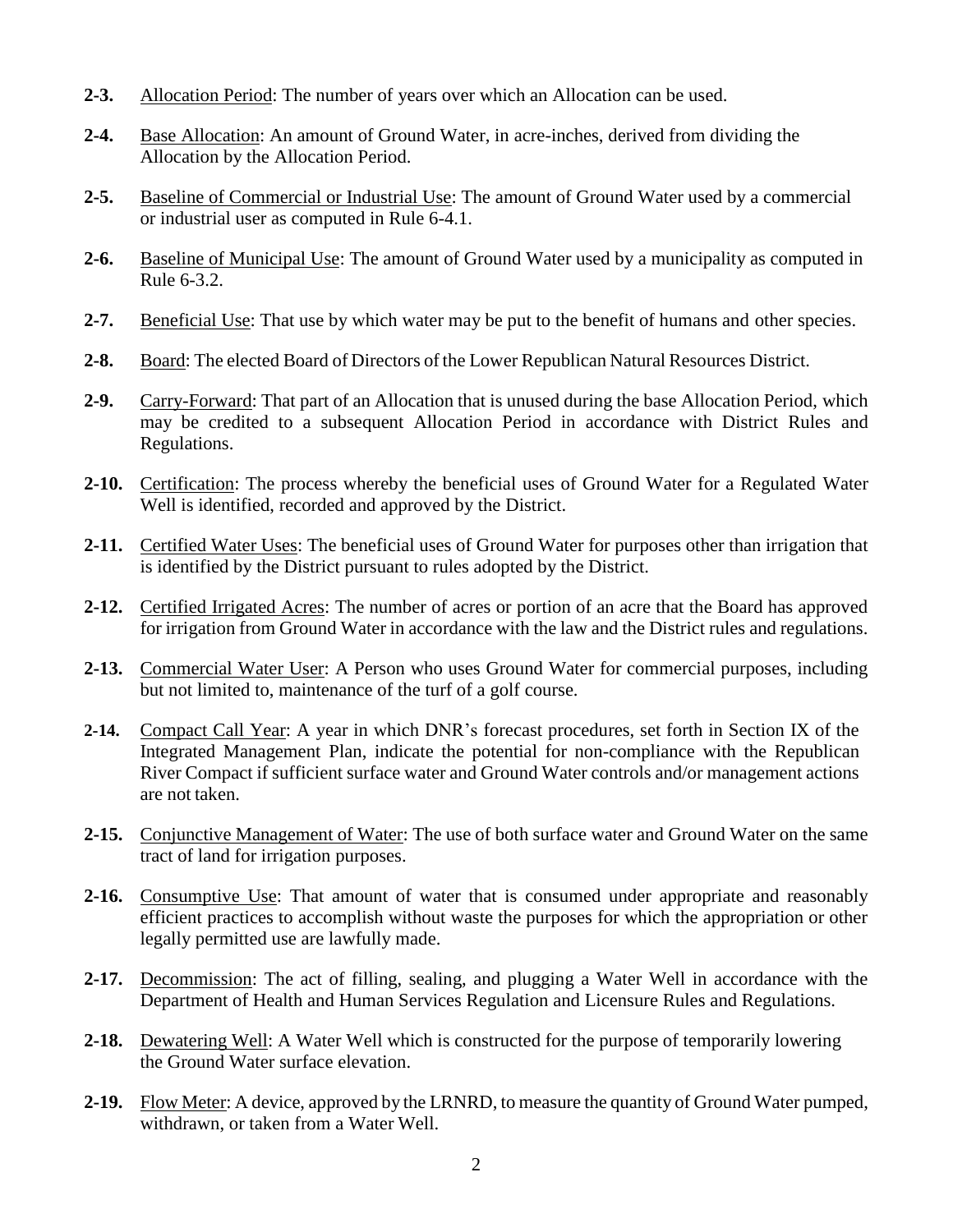- **2-20.** Governmental Uses: Any Ground Water supplied to a governmental entity, including school districts, counties, and other political subdivisions, state agencies, or federal agencies.
- **2-21.** Ground Water: That water which occurs in or moves, seeps, filters, or percolates through the ground under the surface of the land.
- **2-22.** Historic Consumptive Use: That amount of water that has previously been consumed under appropriate and reasonably efficient practices to accomplish without waste the purposes for which the appropriation or other legally permitted use was lawfully made.
- **2-23.** History of Use: The exercise of a Certified Water Use in four (4) of the previous six (6) years.
- **2-24.** Illegal Water Well: (a) Any Water Well operated or constructed without or in violation of a permit required by the Act; (b) any Water Well not in compliance with District Rules and Regulations; (c) any Water Well not properly registered in accordance with NEB. REV. STAT. §§ 46-602 to 46- 606; or (d) any Water Well not in compliance with any other applicable laws of the State of Nebraska or with rules and regulations adopted and promulgated pursuant to such laws.
- **2-25.** Integrated Management Plan: A plan adopted between DNR and the District pursuant to NEB.REV. STAT. § 46-715 and the Republican River Compact, the object of which is to manage a river basin, subbasin, or reach to achieve and sustain a balance between water uses and water supplies for the long-term. The District has adopted such a plan, as set forth in a separate document, effective October 1, 2011.
- **2-26.** Inactive Status Well: A Water Well that is not currently in use, but is in a good state of repair and for which the owner has provided evidence of intent for future use by maintaining the Water Well in a manner which meets the following requirements: (1) the Water Well does not allow impairment of the water quality in the Water Well or of the Ground Water encountered by the Water Well; (2) the top of the Water Well or Water Well casing has a water-tight welded or threaded cover or some other water-tight means to prevent its removal without the use of equipment or tools to prevent unauthorized access, to prevent a safety hazard to humans and animals, and to prevent illegal disposal of wastes or contaminants into the Water Well; and (3) the Water Well is marked so as to be easily visible and located and is labeled or otherwise marked as to be easily identified as a Water Well and the area surrounding the Water Well is kept clear of brush, debris, and waste material. An inactive status Water Well shall be registered as such in the well registration records of DNR.
- **2-27.** Incentive Program: A program that may require agreements or covenants concerning the use of land or water as necessary to produce the benefits for which the program is established.
- **2-28.** Industrial Water User: A Person who uses Ground Water for industrial purposes, including but not limited to, manufacturing and power generation.
- **2-29.** Industrial Well: A Water Well designed and constructed to be used for industrial purposes including manufacturing, commercial and power generation uses of water. Commercial use includes, but is not limited to, maintenance of the turf of a golf course.
- **2-30.** Inefficient or Improper Irrigation Run-Off: The occurrence of Irrigation Run-Off Water derived from Ground Water which (a) contributes to the accumulation of water upon or beneath the surface of land of anotherPerson(s) to their detriment, damage or inconvenience; (b) causes or contributes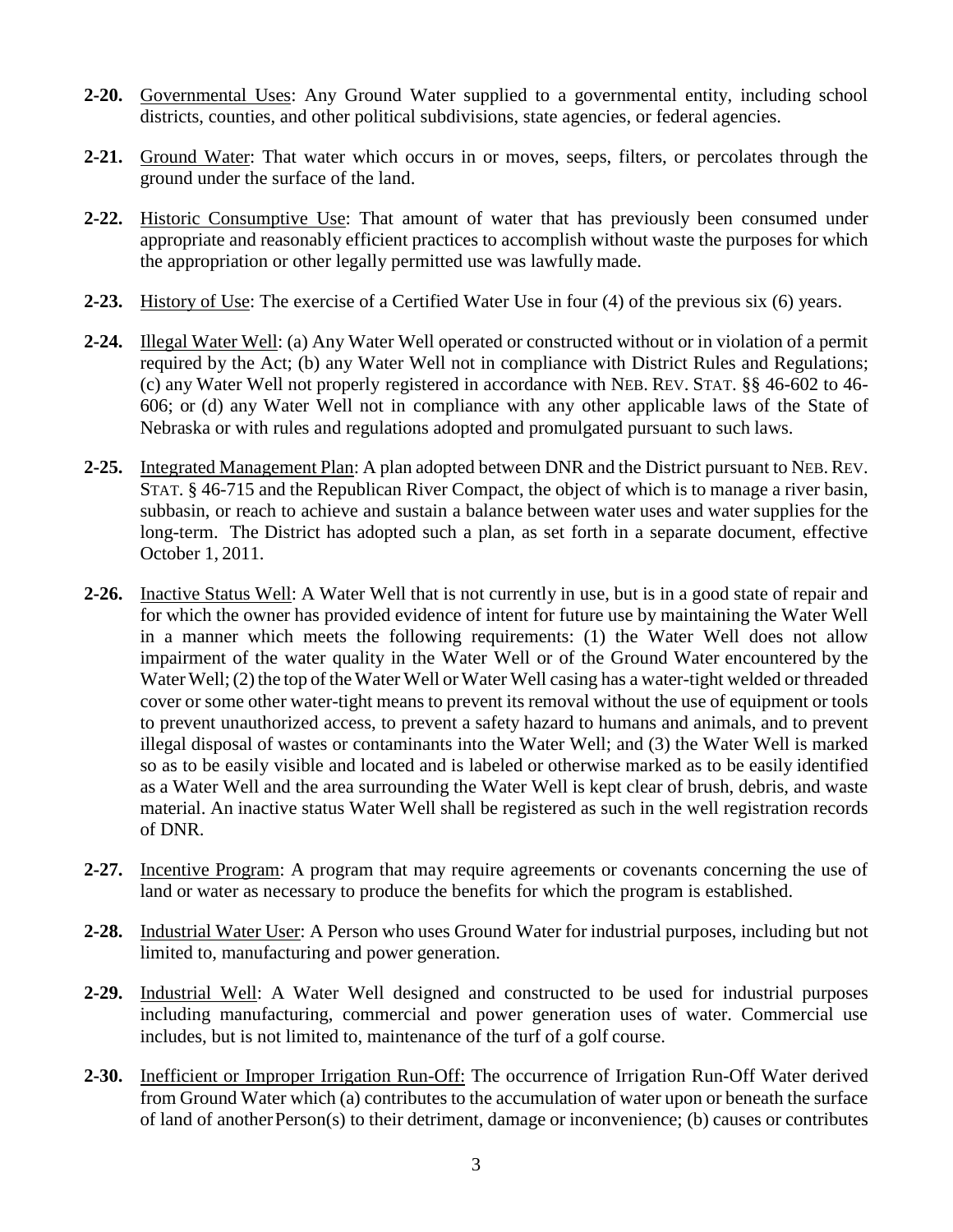to the deterioration of water quality by depositing sediment and/or associated chemicals in surface water within the area; and (c) contributes to the flow of Ground Water to waste.

- **2-31.** Integrated Management Area or Management Area: The entirety of the LRNRD as stated in Chapter 1 of these Rules and Regulations.
- **2-32.** Irrigation Run-Off Water: Ground Water used for irrigation purposes, which escapes from land, owned, leased or otherwise under the direct supervision and control of a Ground Water user.
- **2-33.** Landowner: Any Person who owns or is in the process of purchasing land.
- **2-34.** Late Permit: A permit applied for after construction has commenced on a regulated Water Well pursuant to NEB. REV. STAT. § 46-735.
- **2-35.** Management Actions: Any action taken by the Board that includes but is not limited to Ground Water or surface water leases, Ground Water or surface water purchases, augmentation projects, or any other program or project to ensure compliance with the District's Integrated Management Plan.
- **2-36.** Occupation Tax: A tax that the District may levy upon the activity of irrigation of agricultural lands on an annual basis, not to exceed ten dollars per irrigated acre.
- **2-37.** Offset: Any water that is used to compensate for Ground Water that has been withdrawn since the effective date of NEB. REV. STAT. § 46-740 when such withdrawal is considered to be an expanded or new use. "Offset" may also include any water that the LRNRD requires an applicant to provide to compensate for Ground Water that will be withdrawn pursuant a Variance granted under Rule 5-10.
- **2-38.** Offset Account: A tracking system for the amount of credits and debits for a municipal or industrial/commercial user pursuant to Rules 6-3 and 6-4.
- **2-39.** Operator: The Person who controls the day-to-day operation of the Water Well.
- **2-40.** Overlying Land: The land that has been certified as being irrigated by a Regulated Water Well as per Rule 5-6.
- **2-41.** Permit to Construct a Well: A document that must be obtained from the LRNRD in accordance with Rule 5-2 before construction of a regulated Ground Water well may be commenced in the Management Area pursuant to NEB. REV. STAT. § 46-735.
- **2-42.** Person: A natural person, partnership, limited liability company, association, corporation, municipality, irrigation District, agency or political subdivision of the state, or a department, agency, or bureau of the United States.
- **2-43.** Pooling Agreement: An agreement approved by the District between two or more Landowners for the purpose of allocating ground water among the total combined Certified Irrigated Acres identified in such agreement.
- **2-44.** Pooling Arrangement: An arrangement approved by the District by a single landowner to combine more than one tract of land under common ownership for the purpose of allocating Ground Water among the total combined Certified Irrigated Acres identified in the arrangement.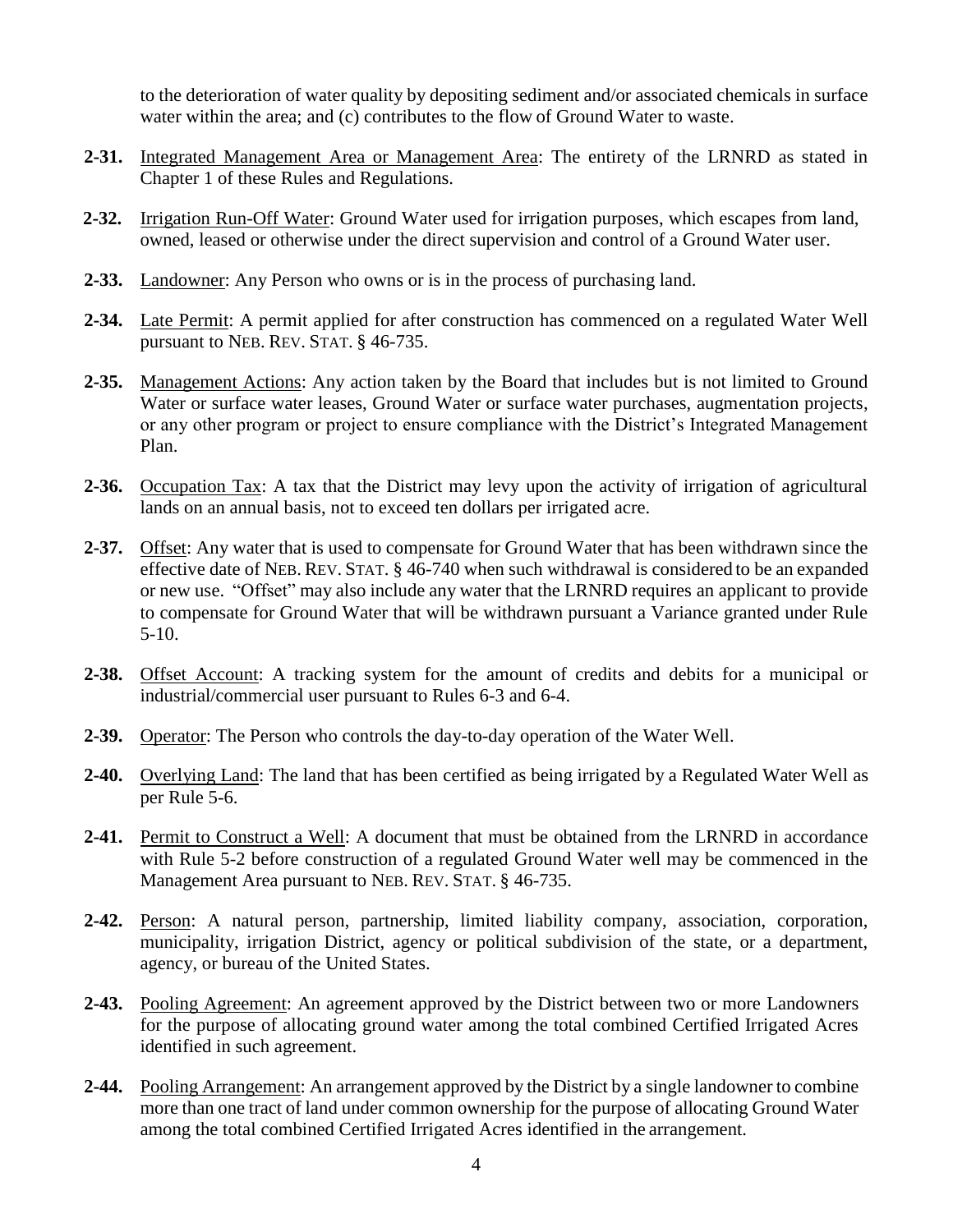- **2-45.** Public Water Supplier: A city, village, municipal corporation, metropolitan utilities district, rural water district, natural resources district, irrigation district, reclamation district, or sanitary improvement district which supplies or intends to supply water to inhabitants of cities, villages, or rural areas for domestic or municipal purposes.
- **2-46.** Public Water System: System for providing the public with water for human consumption, as further defined in 179 N.A.C. 2.
- **2-47.** Range Livestock Well: A Water Well that is used for the watering of range livestock and other uses of water directly related to the operation of a pasture or range.
- **2-48.** Rapid Response Area: The area with a stream flow depletion factor of ten (10) percent or more in a five-year period as illustrated in the map attached hereto as Exhibit A.
- **2-49.** Regulated Water Well: A Water Well designed and constructed to pump more than fifty (50) gallons per minute. A series of Water Wells, with a combined discharge of more than fifty (50) gallons per minute, of which the water is commingled, combined, clustered or joined as a single unit for a single purpose, shall be considered as one Regulated Water Well.
- **2-50.** Replacement Water Well: A Water Well which is constructed to provide water for the same purpose as the original Water Well and is operating in accordance with any applicable Rules and Regulations of the District and with any applicable permit from DNR and, if the purpose is for irrigation, the Replacement Water Well delivers water to the same tract of land served by the original Water Well and (a) replaces a decommissioned Water Well within one hundred eighty (180) days after the decommissioning of the original Water Well, (b) replaces a Water Well that has not been decommissioned but will not be used after construction of the new Water Well and the original Water Well will be decommissioned within one hundred eighty (180) days after such construction, except that in the case of a municipal Water Well, the original municipal Water Well may be used after construction of the new Water Well but shall be decommissioned within one year after completion of the Replacement Water Well, or (c) the original Water Well will continue to be used but will be modified and equipped within one hundred eighty (180) days after such construction of the Replacement Water Well to pump fifty (50) gallons per minute or less and will be used only for range livestock, monitoring, observation, or any other non- consumptive or deminimus use and approved by the District, and (d) would not be used to provide water to a use not certified with the well being replaced and (e) would not be used in such a way asto result in the consumption of more water than was historically consumed by the Water Well being replaced. A Replacement Water Well, as defined in NEB. REV. STAT. §46- 602 or as further defined in LRNRD Rules and Regulations, is subject to the same provisions as the Water Well it replaces.
- **2-51.** Test Hole: A hole designed solely for the purpose of obtaining information on hydrologic or geologic conditions.
- **2-52.** Unregulated Well: A Water Well designed and constructed to pump fifty (50) gallons per minute or less and is not commingled, combined, clustered or joined with other Water Wells.
- **5-53.** Variance: Approval to (a) deviate from a restriction imposed under subsection (1), (2), (8), or (9) of NEB. REV. STAT. § 46-714 or (b) act in a manner contrary to existing Rules or Regulations of the District, which rule or regulation is otherwise applicable.
- **5-54.** Water Short Year: A year in which the projected or actual irrigation supply is less than 119,000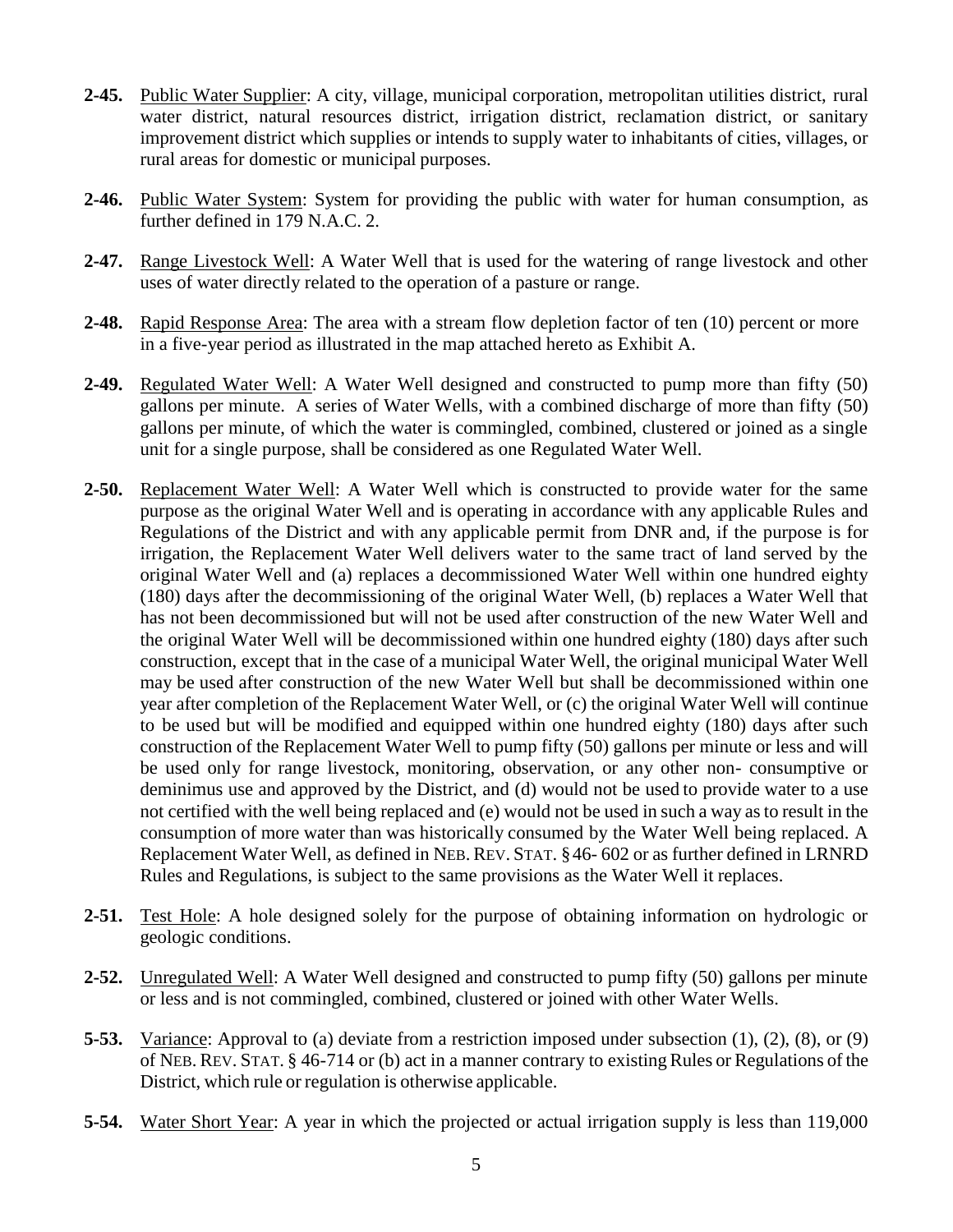acre-feet of storage available for use from Harlan County Lake as determined by the United States Bureau of Reclamation for the Republican River Compact Administration.

**2-55.** Water Well: Any excavation that is drilled, cored, bored, washed, driven, dug, jetted, or otherwise constructed for the purpose of exploring for Ground Water, monitoring Ground Water, utilizing the geothermal properties of the ground, obtaining hydrogeologic information, or extracting water from or injecting fluid as defined in NEB. REV. STAT. § 81- 1502 into the underground water reservoir. Water Well includes any excavation made for any purpose if Ground Water flows into the excavation under natural pressure and a pump or other device is placed in the excavation for the purpose of withdrawing water from the excavation for irrigation. For such excavations, construction means placing a pump or other device into the excavation for the purpose of withdrawing water for irrigation. Water Well does not include (a) any excavation made for obtaining or prospecting for oil or natural gas or for inserting media to re-pressurize oil or natural gas bearing formations regulated by the Nebraska Oil and Gas Conservation Commission or (b) any structure requiring a permit by DNR used to exercise a surface water appropriation.

### **CHAPTER 3 – ENFORCEMENT AND PENALTIES**

### **RULE 3-1 ENFORCEMENT**

- **3-1.1.** Penalties for violating certain provisions of these Rules and Regulations are identified below, which penalties may be enforced without the need for the LRNRD to issue a cease and desist order. To the extent that specific penalties are not identified below, these Rules and Regulations shall be enforced by the LRNRD through the use of cease and desist orders issued in accordance with the Neb. Rev. Stat. § 46-707(h).
- **3-1.2.** Complaints against a Ground Water user or other Person within the District for non-compliance with the Act or these Rules or Regulations may be filed by any Person who resides in or owns or leases land in the District, any other Person directly affected by the alleged violation, the Board by its own motion, or by District staff. Complaints must be submitted to the District in writing on a form provided by the District and should include as much information as known by the filer, including, but not limited to, the name of the filer, the name of the alleged violator, the provision or rule allegedly violated, and a description of the facts relating to the alleged violation, including any evidence available to the filer to support a finding that the provision or rule was violated.
- **3-1.3.** Upon filing of a complaint, the District shall review the complaint for completeness and, if necessary, conduct an investigation for the purpose of determining the extent of the alleged violation and obtaining any additional information that may be reasonably necessary for the Board to determine whether a violation has occurred. If an investigation is conducted, an investigation report summarizing the investigation and any evidence gathered shall be attached to the complaint and submitted to the Board with the complaint for consideration.
- **3-1.4.** If the Board, upon receipt of the complaint and/or investigation report, determines there is sufficient cause to open a proceeding against the alleged violator, the Board shall notify the alleged violator in writing of its intent to issue a cease and desist order. The notice of intent to issue a cease and desist order shall include the general grounds for the action, the contemplated action, and a date and time for a hearing no less than ten days after the date of issuance where the Person may have a reasonable opportunity to be heard before the Board. A copy of the complaint and/or investigation report shall be attached thereto.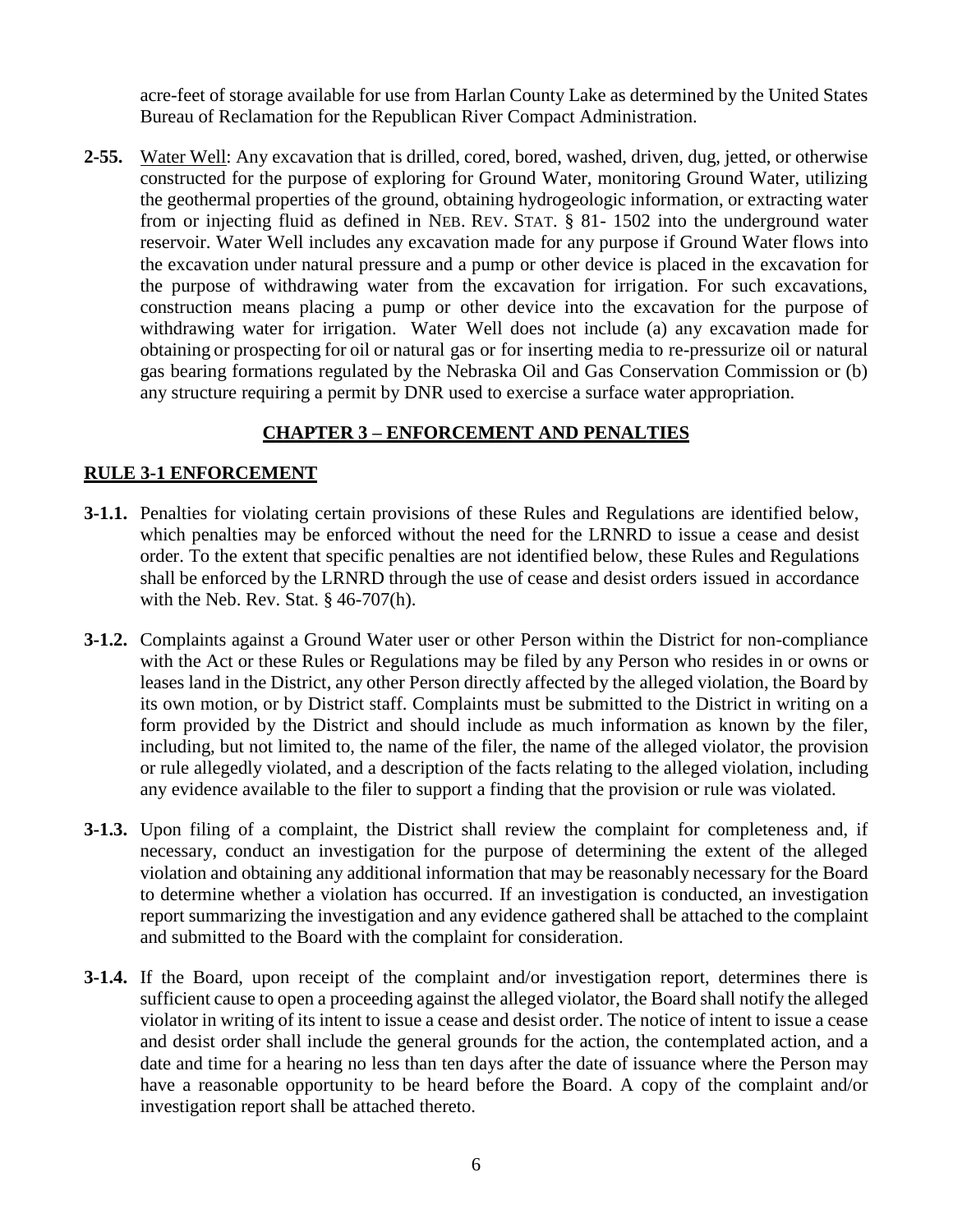- **3-1.5** The hearing shall afford both the District and the alleged violator the opportunity to present testimony and evidence regarding the allegations contained within the complaint, investigation report, or notice of intent to issue a cease and desist order.
- **3-1.6.** If an alleged violator or an agent thereof is unable to appear at the date and time of the hearing provided in the notice of intent to issue a cease and desist order for reasons and with notice that are satisfactory to the General Manager and/or the Chairman of the Board, the General Manager and/or the Chairman of the Board may issue a notice of hearing in writing stating a new date and time where the Person may have a reasonable opportunity to be heard before the Board.
- **3-1.7.** When the notice of intent to issue a cease and desist order has provided notice of a properly scheduled formal hearing and the alleged violator has failed to appear or respond, the Board may:
	- **3-1.7.1.** Review the complaint and/or the inspection report, as well as any other pertinent information; and
	- **3-1.7.2.** Issue a cease and desist order or other order, if appropriate.
- **3-1.8.** Pursuant to NEB. REV. STAT. §§ 46-707(h) and 46-746(1), the Board may issue cease and desist orders to enforce any of the provisions of the Act, orders or permits issued pursuant to the Act, or the District's Rules and Regulations, to initiate suits to enforce the provisions of orders issued pursuant to the Act, and to restrain the construction of Illegal Water Wells or the withdrawal or use of water from Illegal Water Wells.
- **3-1.8.** It is presumed that any Person subject to these Rules and Regulations has full knowledge of their contents, requirements, and prohibitions. No Person shall be able to use ignorance of the provisions of these Rules and Regulations as a defense in any enforcement action or penalty proceeding.
- **3-1.9.** The Board may initiate appropriate legal actions in the District Court of the County where the violation has occurred whenever necessary to enforce any action or orders of the District in accordance with District Rules and Regulations.

#### **RULE 3-2 PENALTIES**

- **3-2.1.** Unless otherwise provided, imposition of penalties shall be at the discretion of the Board and may include, but are not limited to:
	- (a) a reduction (in whole or in part) of a Person's Allocation of Ground Water;
	- (b) a reduction (in whole or in part) of a Person's Certified Irrigated Acres; and
	- (c) decommissioning of Water Wells.
- **3-2.2.** Where penalties are enumerated in the Rules and Regulations, the Board may impose additional penalties, up to and including a permanent forfeiture of Certified Irrigated Acres, and/or a permanent forfeiture of all future Allocations, under the following circumstances: (1) previous violations of any Rule or Regulation, (2) multiple violations of these Rules and Regulations, (3) engaging in willful and wanton misconduct, or (4) certification by the record owner to the District of the non-irrigation status of certain Certified Irrigated Acres in order to opt-out of an Occupation Tax levied by the District, which status is later found to be false in whole or in part.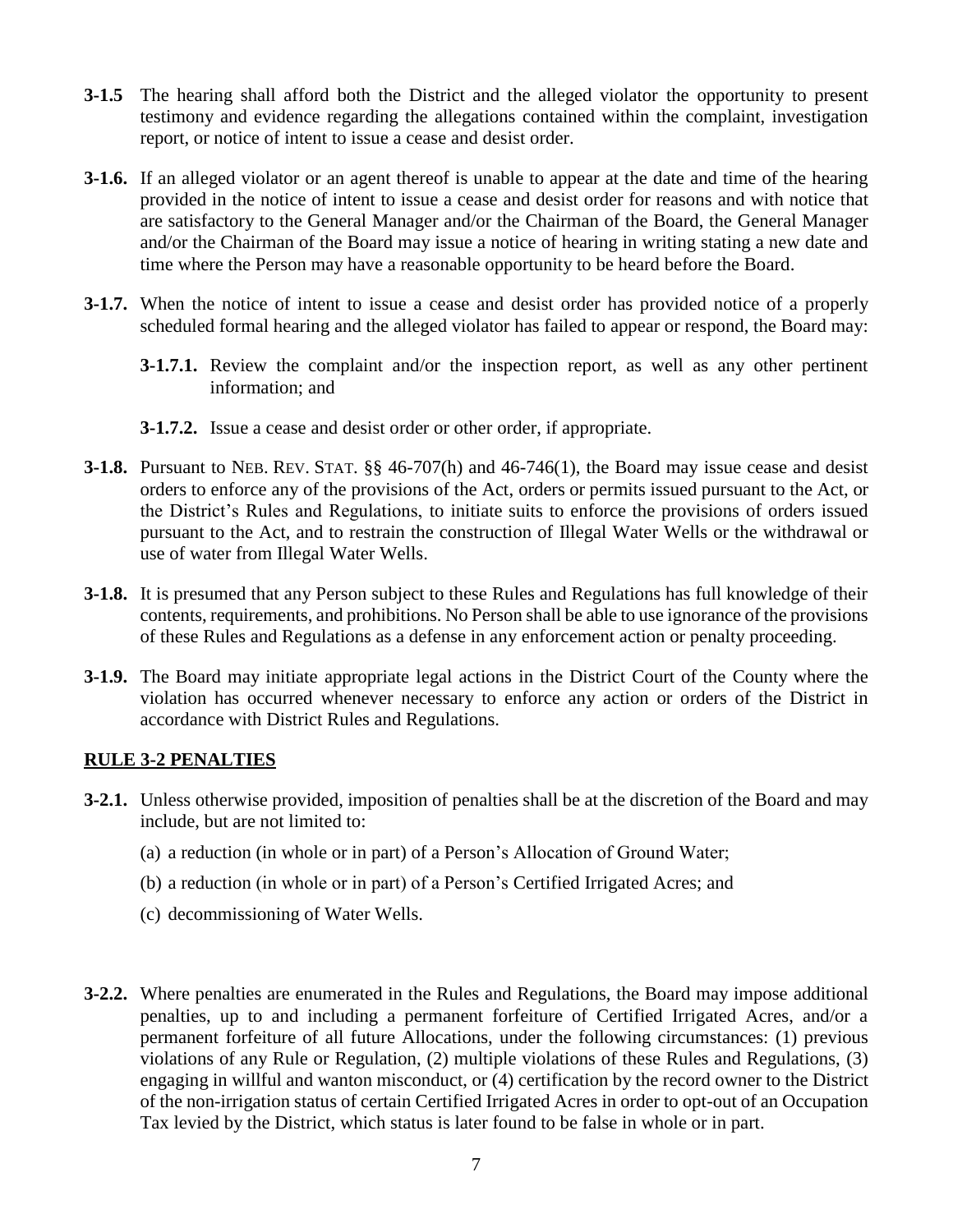**3-2.3.** Any Person who violates a cease and desist order issued by the District pursuant to NEB. REV. STAT. § 46- 707(h) may be subject to a civil penalty assessed pursuant to NEB. REV. STAT. § 46- 745.

### **CHAPTER 4 – ACCESS**

#### **RULE 4-1 ENTRY UPON LAND**

- **4-1.1.** The LRNRD or authorized designee shall have the power and authority to enter upon the land, after notification to the Landowner or Operator, for any and all reasons relative to the administration of the provisions of these Rules and Regulations and the Ground Water Management and Protection Act. This entry shall not be considered trespass.
- **4-1.2.** Notice for entry upon land may be accomplished by rule, oral communication, regular mail, certified mail, or personal service.

### **RULE 4-2 NOTICE**

- **4-2.1.** The LRNRD hereby notifies all Landowners and Operators of its intent to enter onto property for the following purposes relating to flow meter devices or other similar devices used to measure the quantity of Ground Water pumped for irrigation, municipal, commercial and industrial purposes ( "measuring devices"): (1) verify the installation of measuring devices, (2) read or verify the readings of all installed measuring devices, (3) installation of cable seals to prevent the removal of measuring devices, or (4) any other inspection or installation required to ensure proper use and maintenance of measuring devices.
- **4-2.2.** The LRNRD hereby notifies all Landowners and Operators of its intent to enter onto the property for the purpose of conducting static water well measurements and for the purpose of any inspections, measurements, evaluations, or sample collection undertaken pursuant to state law.

#### **CHAPTER 5 – GENERAL MANAGEMENT**

#### **RULE 5-1 MORATORIUM**

- **5-1.1** The LRNRD hereby closes the entire Management Area to the issuance of new permits for Regulated Water Wells except as provided in Rules 5-1.2, 5-1.3, and 5-1.4.
- **5-1.2.** The LRNRD hereby closes the entire Management Area to the initiation or expansion of Consumptive Uses with the exception of (1) those uses that pertain to human health, safety, and welfare, or range livestock, (2) those uses for which an Offset has been or will be provided as described in Rules 6-3 and 6-4 below, or (3) those uses for which an Offset will be provided to compensate for Ground Water that will be withdrawn pursuant a Variance granted under Rule 5- 10.
- **5-1.3.** Water Wells for new or expanded municipal, commercial, and industrial uses are governed by Rule 6-3 below.
- **5-1.4.** Replacement Water Wells and Range Livestock Wells are not subject to the moratoriums.
- **5-1.5.** Beginning on January 1, 2005, no Water Well may be used to irrigate any acre thatwas not irrigated with Ground Water at some time between January 1, 1999, and December 31, 2004.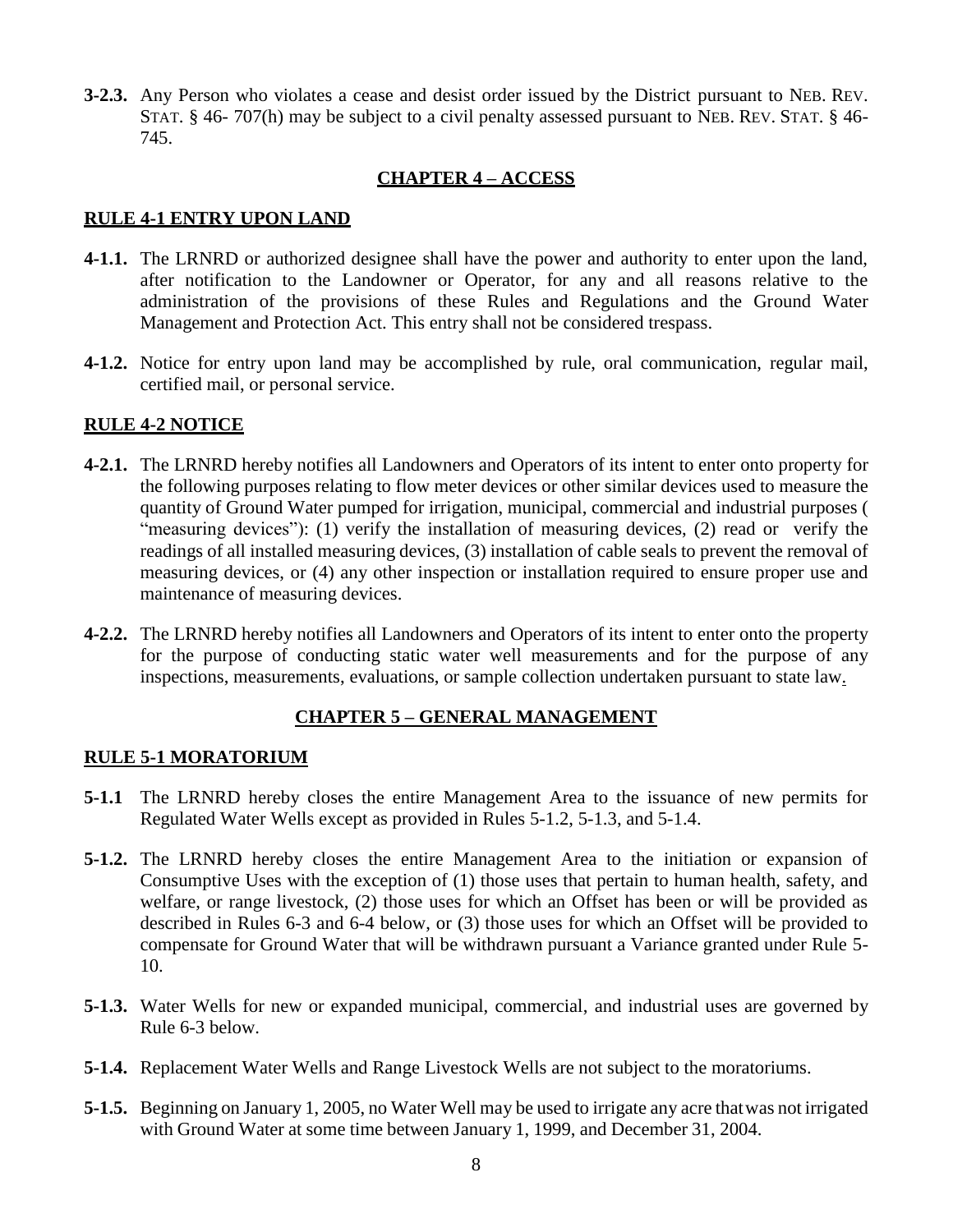# **RULE 5-2 PERMIT TO CONSTRUCT A WATER WELL**

- **5-2.1.** Except as provided in Rule 5-2.2, any Person who intends to construct a regulated Water Well on land in the Management Area that he or she owns or controls shall, before commencing construction, obtain and complete a permit application from the LRNRD. Within thirty (30) days after the permit application is properly prepared and filed, the LRNRD shall either issue the approved permit (with or without conditions) or deny the permit application. An incomplete or defective permit application shall be returned for correction. If correction is not made within sixty (60) days, the permit application shall be canceled.
- **5-2.2.** Exceptions. No permit shall be required for:
	- (a) Test holes;
	- (b) Dewatering wells with an intended use of ninety (90) days or less; or
	- (c) A single Water Well designed and constructed to pump fifty (50) gallons per minute or less.
- **5-2.3.** Applications for a permit to construct a Water Well that require consideration of a Variance request shall not be deemed as properly filed and complete until such time as the Board has acted to approve the Variance request.
- **5-2.4.** A Person shall apply for a permit before he or she modifies a Water Well, for which a permit was not required when the Water Well was constructed, into one for which a permit would otherwise be required.
	- **5-2.5.** The permit application shall be accompanied by a \$50.00 filing fee payable to the LRNRD and shall contain:(a)The name and post office address of the well owner;
	- (b) The nature of the proposed use;
	- (c) The intended location of the proposed Water Well or other means of obtaining Ground Water;
	- (d)**.** The intended size, type and description of the proposed Water Well and the estimated depth, if known;
	- (e) The estimated capacity in gallons per minute;
	- (f) The acreage and location by legal description of the land involved if the intended use is for irrigation;
	- (g) A description of the proposed use, if other than irrigation;
	- (h) The registration number of the Water Well being replaced, if applicable;
	- (i) The certified use of the Water Well being replaced, if applicable;
	- (j) The Historic Consumptive Use of the Water Well being replaced, if applicable; and
	- (k) Such other information as the District may require.
- **5-2.6.** Any Person who fails to obtain a permit before construction is commenced shall make application for a Late Permit on forms provided by the LRNRD. The application for a Late Permit shall be accompanied by a \$250.00 fee payable to the LRNRD.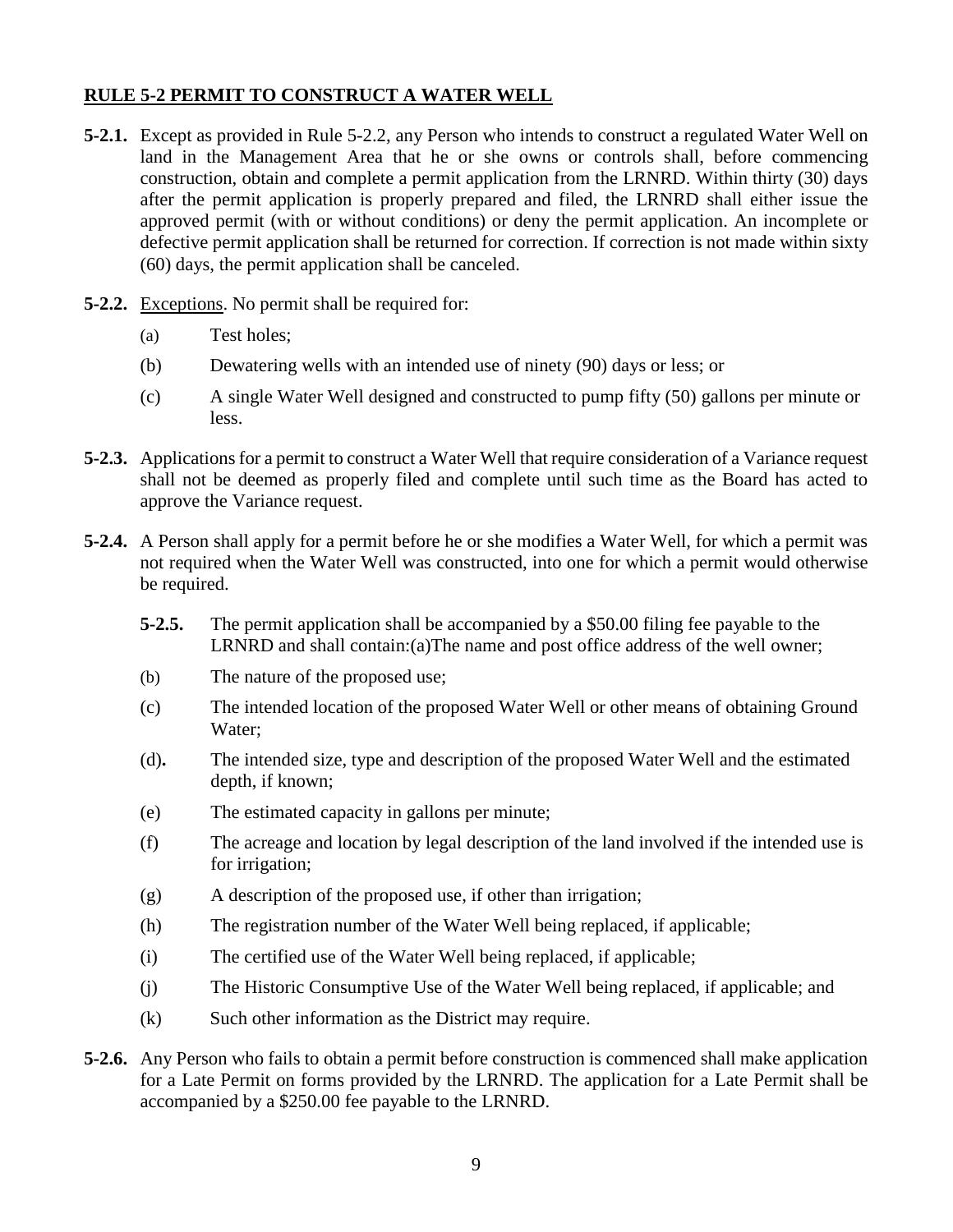- **5-2.7.** The application for a permit shall be denied if (a) the location or operation of the proposed Water Well or other work would conflict with any regulations or controls adopted by the LRNRD; (b) the proposed use would not be a beneficial use; or (c) in the case of a Late Permit only, that the applicant did not act in good faith in failing to obtain a timely permit.
- **5-2.8.** No refund of any application fees shall be made regardless of whether the permit is issued, canceled, or denied.
- **5-2.9.** The issuance, by the LRNRD, of a permit or the registration of a Water Well with the DNR shall not vest in any Person the right to violate any LRNRD rule, regulation, or control in effect on the date of issuance of the permit or the registration of the Water Well, or to violate any rule, regulation, or control properly adopted after such date.
- **5-2.10.** The applicant shall commence construction as soon as possible after the date of approval and shall complete construction and equip the Water Well prior to the date specified in the conditions of approval, which shall not be more than one (1) year from the date of approval, unless it is clearly demonstrated in the application that one (1) year is an insufficient period of time for such construction. Failure to complete the project under the terms of the permit may result in the withdrawal of the permit by the LRNRD.

# **RULE 5-3 WELL SPACING**

- **5-3.1.** No Regulated Water Well shall be constructed upon any land in this District within six hundred (600) feet of any registered Regulated Water Well or Inactive Status Well of different ownership. This provision does not apply to a Replacement Water Well for an existing Regulated Water Well drilled prior to September 20, 1957 that is less than six hundred (600) feet from a Registered Water Well if the Replacement Water Well is drilled within fifty (50) feet of the existing Regulated Water Well.
- **5-3.2.** No regulated irrigation, industrial, or public water supply well shall be constructed upon any land in this District within one thousand (1000) feet of any registered regulated industrial or public water supply well of different ownership.
- **5-3.3.** Except as provided in Rule 5-3.1, a Replacement Water Well must be constructed within one thousand three hundred twenty (1320) feet of the Water Well that it is replacing.

## **RULE 5-4 FLOW METERS**

- **5-4.1.** A mechanical flow meter meeting accuracy specifications established in Rule 5-4.2 shall be installed on all Regulated Water Wells, all Inactive Status Wells which the District has not approved as inoperable through removal of the pump and column or use of a cable seal, weld, or other method. Persons seeking to use an Inactive Status Well must notify the LRNRD of the Water Well's status change and update the status of the Water Well in the well registration records of DNR prior to returning the Inactive Status Well to service.
	- **5-4.1.1.** No Regulated Water Well shall be operated within the District without a properly installed and operational flow meter.
	- **5-4.1.2.** The penalty for the first violation of Rule 5-4.1.1 shall be the loss of the base Allocation for the following year, a prohibition on pumping from the Water Well at issue until fitted with a properly installed and operational flow meter, and such other penalties as the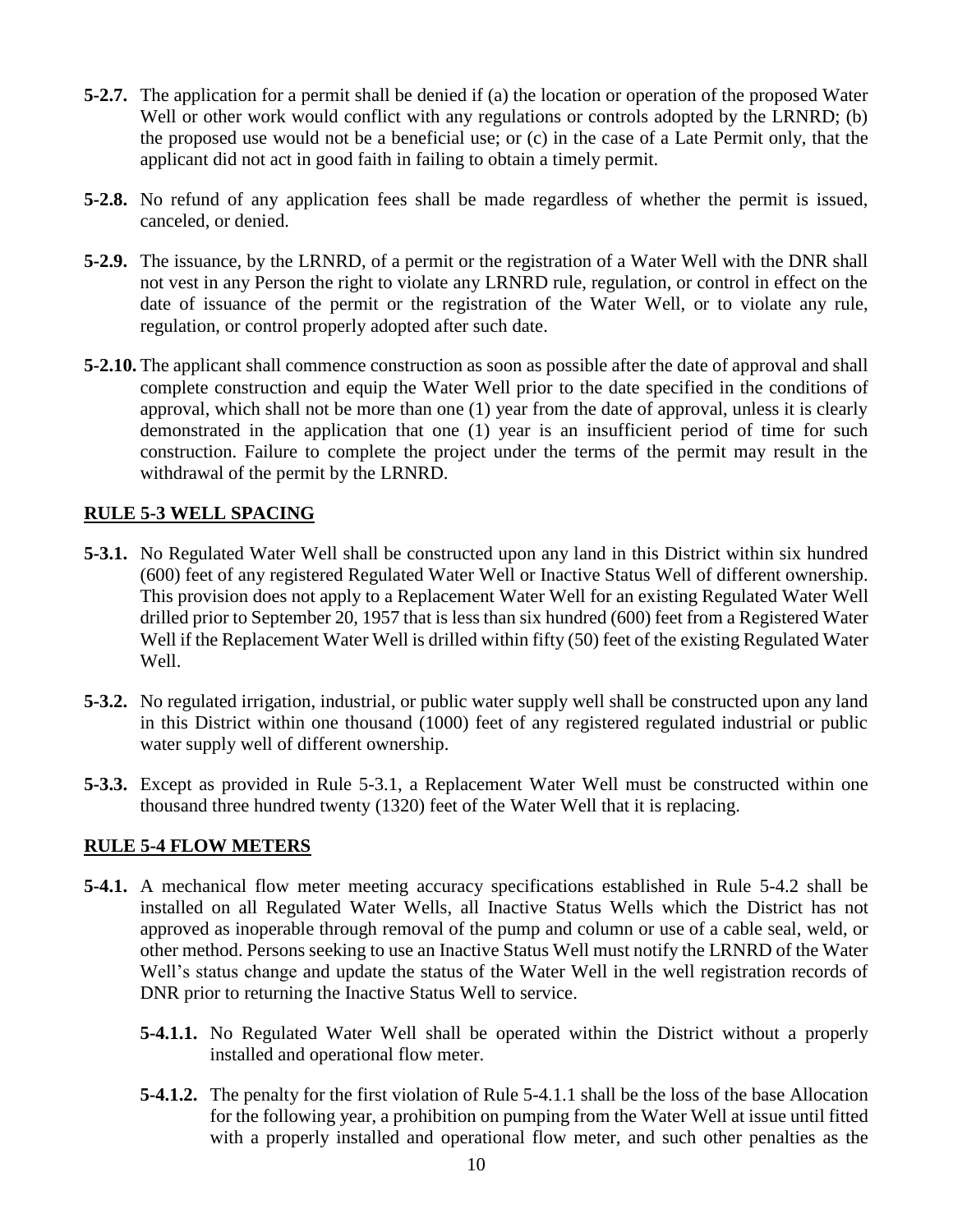Board may deem appropriate.. Penalties for subsequent violations of Rule 5-4.1.1 may be issued pursuant to Rule 3-2.2.

- **5-4.2.** All flow meters shall be tested for accuracy using recognized industry testing methods and certified by the manufacturer according to those standards. At any rate of flow within the normal flow limits, the flow meter shall register not less than ninety-eight (98) percent nor more than one hundred two (102) percent of the water actually passing through the flow meter. All flow meters shall be mechanical, have a register or totalizer, and shall read in U.S. gallons, acre-feet, or acreinches.
- **5-4.3.** Installation. The Landowner or Operator shall, on forms provided by the LRNRD, report the location, by legal description, and certify the proper installation of flow meters. The LRNRD may, at a time of its own choosing, verify the location and proper installation of flow meters. The proper installation of a flow meter is such that it meets the manufacturer's specifications and/or more restrictive specifications developed by the LRNRD as reflected in this Rule.
	- **5-4.3.1.** Whenever a manufacturer or dealer instructions and/or specifications are more restrictive, they shall govern.
	- **5-4.3.2.** In no case may a flow meter be installed with less than five (5) unobstructed pipe diameters upstream of the flow meter or less than one (1) unobstructed pipe diameter downstream of the flow meter.
	- **5-4.3.3.** If the flow meter is installed downstream of a mainline check valve, there must be at least ten (10) pipe diameters upstream of the flow meter. If there are not at least ten (10) pipe diameters upstream of the flow meter, straightening vanes must be installed.
	- **5-4.3.4.** Flow meters must be located so as to prevent damage to the flow meter from excessive vibration.
	- **5-4.3.5.** Flow meters must be installed so that the removal of the flow meter for service or maintenance can be performed with the use of normal tools and does not require excessive or unusual removal of hardware or other appurtenances.
	- **5-4.3.6.** The LRNRD may establish a method by which the installed flow meter is tagged, sealed, marked, or otherwise protected from tampering.
- **5-4.4.** Improperly Installed Flow Meters. The installation of flow meters that do not meet the manufacturers' or LRNRD standards must be corrected. If the LRNRD determines that a flow meter has been improperly installed, it will send written notice to the well owner or Operator requesting correction within fourteen (14) days. Failure to provide for proper installation, or to correct a problem identified by the LRNRD in writing, may result in the imposition of the penalties as described in Rules 5-4.1.2.
- **5-4.5.** Inoperative Flow Meters. Well owners and/or Operators shall notify the LRNRD of an inoperative flow meter within one (1) working day from the time the defect is noted. The LRNRD shall repair or temporarily replace the inoperative flow meter and charge the well owner for the service. Failure to report inoperative flow meters shall result in the imposition of penalties as described in Rules 5-4.1.2.
- **5-4.6.** Tampering with an Installed Flow Meter. Well owners and/or Operators who are found to have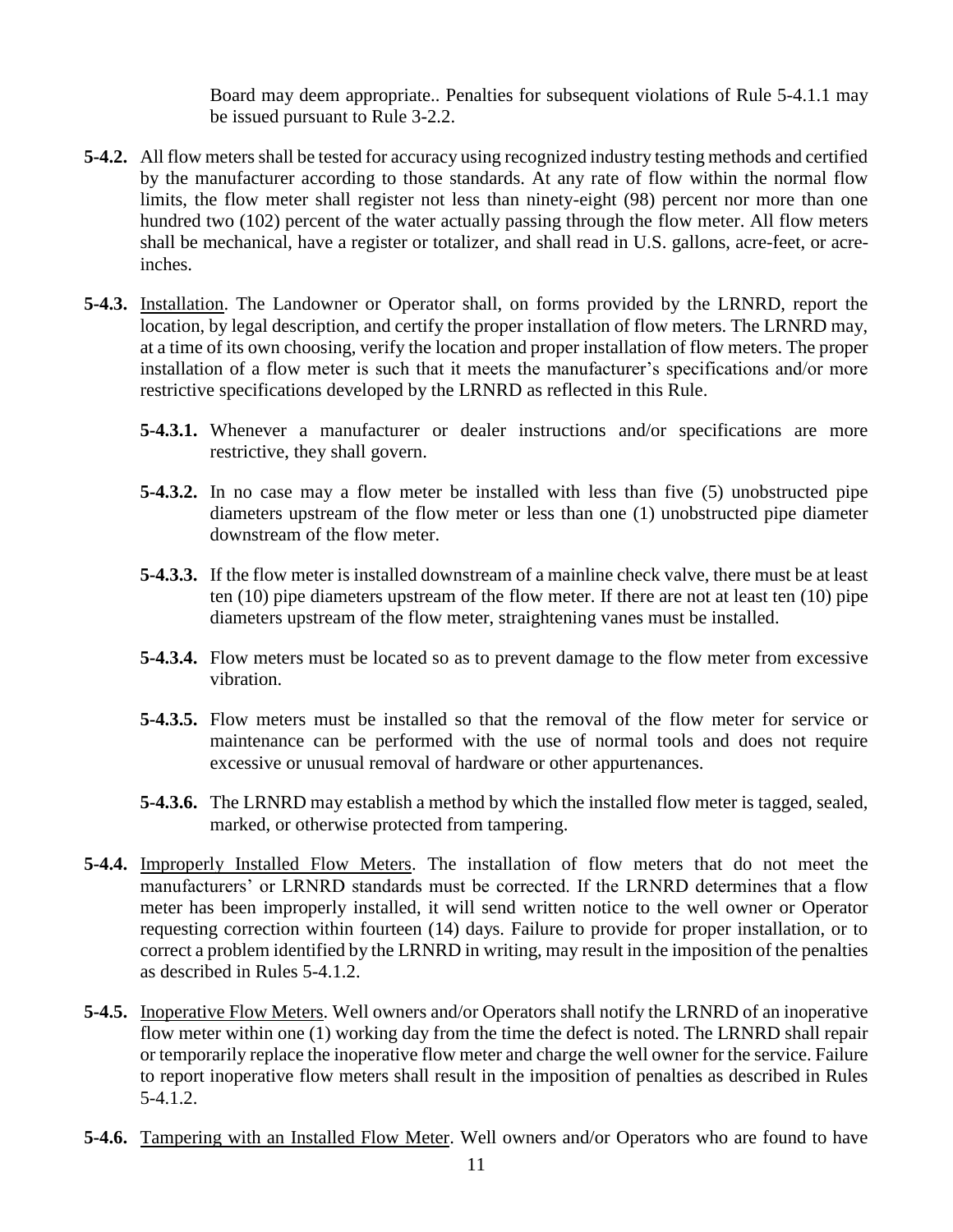tampered with a flow meter so as to affect the accuracy or true use of that flow meter shall be subject to the penalties described in Rule 5-4.1.2.

- **5-4.7.** Removing a Cable Seal or Removing a Flow Meter. A well owner or Operator, or agents thereof, shall obtain approval from the District prior to removing a cable seal and/or removing a flow meter. Removal of a cable seal or flow meter without approval by the District staff shall result in the imposition of the penalties described in Rule 5-4.1.2.
- **5-4.8.** Service. It is the responsibility of the well owner or Operator to provide for service and to maintain the flow meter according to either the manufacturer's standards or more restrictive standards developed by the LRNRD. The well owner or Operator may grant permission for this service to be provided by the LRNRD, at a cost to the well owner or Operator. A form, provided by the LRNRD, shall authorize this service and the LRNRD may enter onto property to provide this service. This service shall be provided in the off-season and will not interfere with the normal operation of the flow meter or the Water Well.
- **5-4.9.** The LRNRD may establish a program to randomly inspect the serviceability and to verify use of a flow meter. The LRNRD may correct discrepancies noted at the time of the inspection. Discrepancies that require the repair of a flow meter may be performed by the LRNRD, at a cost to the well owner or Operator, with the prior permission of the well owner or Operator. The penalties described in Rule 5-4.1.2may be imposed if the inspections performed pursuant to this Rule reveal the violation of any of the flow meter requirements set forth in Rule 5-4.
- **5-4.10** Any Water Well that does not have the required flow meter shall be considered an "Illegal Water Well" as defined in Rule 2-23.

## **RULE 5-5 REPORTS**

- **5-5.1.** Owners and Operators of a Regulated Water Well used for irrigation purposes shall allow District staff to determine from the flow meters, by January 15 of each year, the total water withdrawn from that Water Well since the last reading.
	- **5-5.1.1.** If the owner and/or Operator of a Regulated Water Well used for irrigation purposes disputes the amount of total water withdrawn from such Water Well during the year as read by District staff, the owner and/or Operator shall have until April 1 of the following year to file an objection with the District.
- **5-5.2.** Failure to allow the District staff or authorized designee to inspect and/or read any flow meter shall result in the loss of Allocation for the current crop year and/or the next crop year.
- **5-5.3.** Each owner or Operator of a Regulated Water Well not used for irrigation purposes, shall report on forms provided by the District, by January 15 of each year, the total amount of water withdrawn from that Water Well during the preceding calendar year and the nature of the water use.
- **5-5.4.** In order to ensure compliance with the Republican River Compact Accounting procedures, additional information may be required from Landowners and Operators.

## **RULE 5-6 CERTIFICATION OF ACRES AND NON-IRRIGATION USES**

**5-6.1.** Any Certified Irrigated Acres were certified by the Board upon application by the Landowner or Operator of a Regulated Water Well on or before January 1, 2005 on forms certifying (a) the well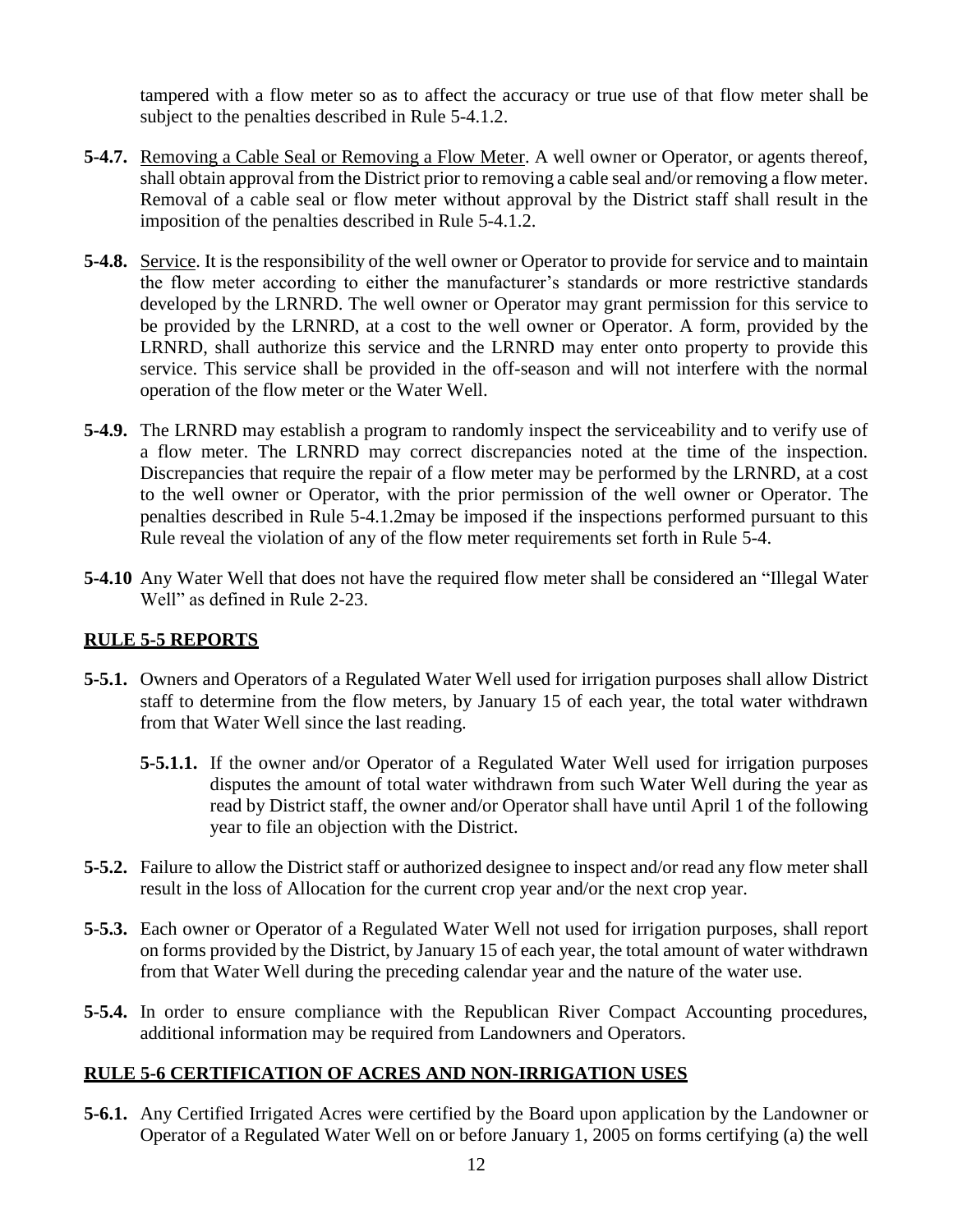registration number for that well, (b) the number and location of all acres irrigated at least once by that well between January 1, 1999, and December 31, 2004, and (c) the maximum number of acres irrigated by that well in any one (1) year within that time period. Such certification was on forms provided by the LRNRD, accompanied by applicable records from the U.S.D.A. Farm Service Agency and/or the County Assessor, and such other information as requested by the LRNRD to verify the information certified.

- **5-6.1.1.** Once acres have been certified by the Board as Certified Irrigated Acres, such certification shall attach to the land upon which such acres are irrigated, regardless of whether or not the Water Well used to irrigate such acres is located on such land.
- **5-6.2.** After December 31, 2004, no Regulated Water Well used for irrigation purposes shall be operated unless its acres and use were certified pursuant to Rule 5-6.
- **5-6.3.** Any change in the number or location of Certified Irrigated Acres shall be submitted to the LRNRD prior to such change. The Board may reject any change if it finds that such change would cause an increase in Nebraska's Consumptive Use as calculated pursuant to the Republican River Compact or would have a detrimental effect on other Ground Water users or on surface water appropriators.
- **5-6.4.** On or before December 31, 2008, all Certified Irrigated Acres were classified as either "irrigated" or "irrigable" by the County Assessor. Any acres that are thereafter classified as anything other than "irrigated" or "irrigable" by the County Assessor lost their status as Certified Irrigated Acres and suffered a forfeiture of any existing Allocation and remain ineligible for any future Allocation of Ground Water for irrigation purposes. Notwithstanding anything to the contrary stated in Rule 5-6, the Board may grant a Variance pursuant to Rule 5-10. However, it is the responsibility of the Landowner and/or Operator to ensure that the County Assessor has the information necessary to classify the land as either irrigated or irrigable and the correct number and location of acres. The District may review the County Assessors' records on a yearly basis to compare the information from such Assessor with the information contained in the District's records regarding the number and location of Certified Irrigated Acres. However, this review will not relieve the Landowner or Operator of the responsibility imposed by Rule 5-6.
- **5-6.5.** If a Landowner or Operator of a Regulated Water Well used for irrigation purposes fails to certify the information required by Rule 5-6 for an Water Well which has been constructed prior to July 26, 2004, then the Water Well shall be deemed an Illegal Water Well.
- **5-6.6.** The Board shall not approve any acres as Certified Irrigated Acres if such acres are irrigated from an Illegal Water Well and such acres shall not receive any future Allocation of Ground Water unless the situation which caused the Water Well to become illegal has been corrected and the Board approves the acres as Certified Irrigated Acres.
- **5-6.7.** The Board may approve a change in the location or use of Certified Irrigated Acres when the owner or Operator of a Regulated Water Well changes the use to a different delivery system or changes the location of the current delivery system. New acres may be certified as Certified Irrigated Acres if those acres are substituted for previously Certified Irrigated Acres and the location of such acres are in an area contiguous to the previously Certified Irrigated Acres. The number of acres that are substituted must be equal to the number of newly certified acres to qualify for approval by the Board.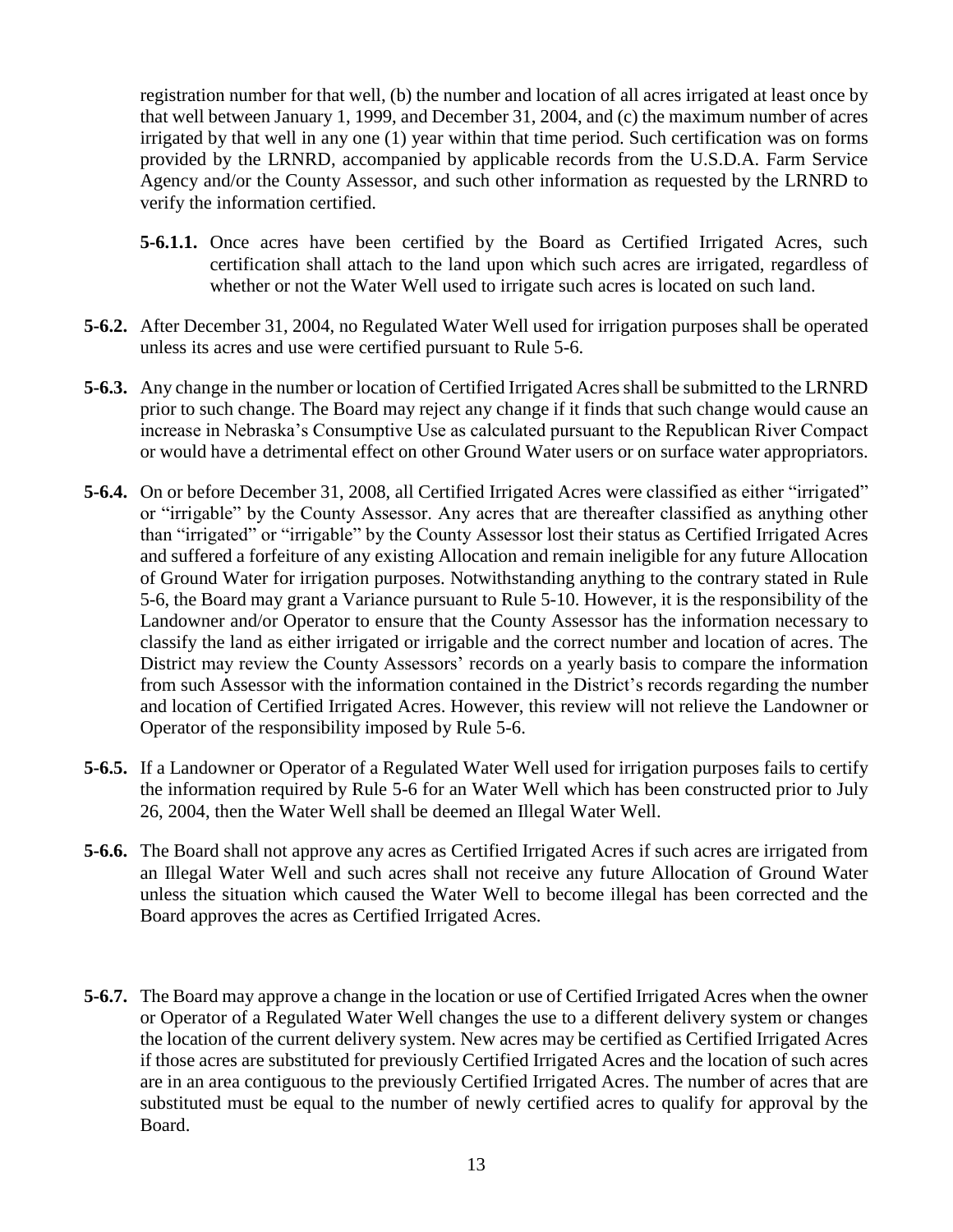**5.6.7.1.** The General Manager, Assistant Manager, and/or Water Resources Administrator may approve a change in the location or use of Certified Irrigated Acres without Board approval if all of the following are satisfied:

(a) The change involves only one Landowner;

(b) The land proposed for change is either in the same Farm Services Agency tract number or a title search shows the change is to land contiguous or adjoining the Certified Irrigated Acres;

(c) The Landowner has provided a title search for the tracts in question, tax assessor records, an aerial map depicting the traded acre locations and associated Regulated Water Wells, and the registration numbers for any Regulated Water Wells used for irrigation purposes;

(d) The trade of acres maintains or improves water efficiency; and

(e) If the change involves gravity irrigation, the Certified Irrigated Acres being converted to dryland are at the high end of the field and incapable of being gravity irrigated.

- **5-6.8.** Following notice and a hearing, the Board may revoke and/or cancel any previously approved certification of irrigated acres or any previously granted Allocation to Regulated Water Well for which false or misleading information was used to obtain the certification required by these Rules and Regulations, or for which false or misleading information was provided under Rules 5 or 6 of these Rules and Regulations.
- **5-6.9.** After July 18, 2009, the Board will not consider or approve any future requests to certify irrigated acres, unless a Variance has been applied for and approved by the Board.

# **RULE 5-7 WATER SHORT YEAR ADMINISTRATION**

- **5-7.1.** DNR has informed the District that:
	- **5-7.1.1.** No later than October 15 of each year, DNR will notify the LRNRD of the potential for a Water Short Year; and
	- **5-7.1.2.** DNR will provide notification of updates to such determinations monthly, or more often as requested, until June 30 of each year, at which time the final determination shall be made.
- **5-7.2.** Upon receiving notice of the potential designation of a Water Short Year, the LRNRD shall provide notice to irrigators of this designation by publishing notice in newspapers of general circulation in the LRNRD and by posting the notice on the LRNRD website.
- **5-7.3.** The LRNRD has the authority to make necessary adjustments to Ground Water use to assure compliance with the Republican River Compact, but will take no action to reduce any Allocation of Ground Water or the number of Certified Irrigated Acres without a public hearing followed by approval of the Board.

## **RULE 5-8 VARIANCES**

**5-8.** The Board may grant Variances from the strict application of these Rules and Regulations upon a showing of good cause.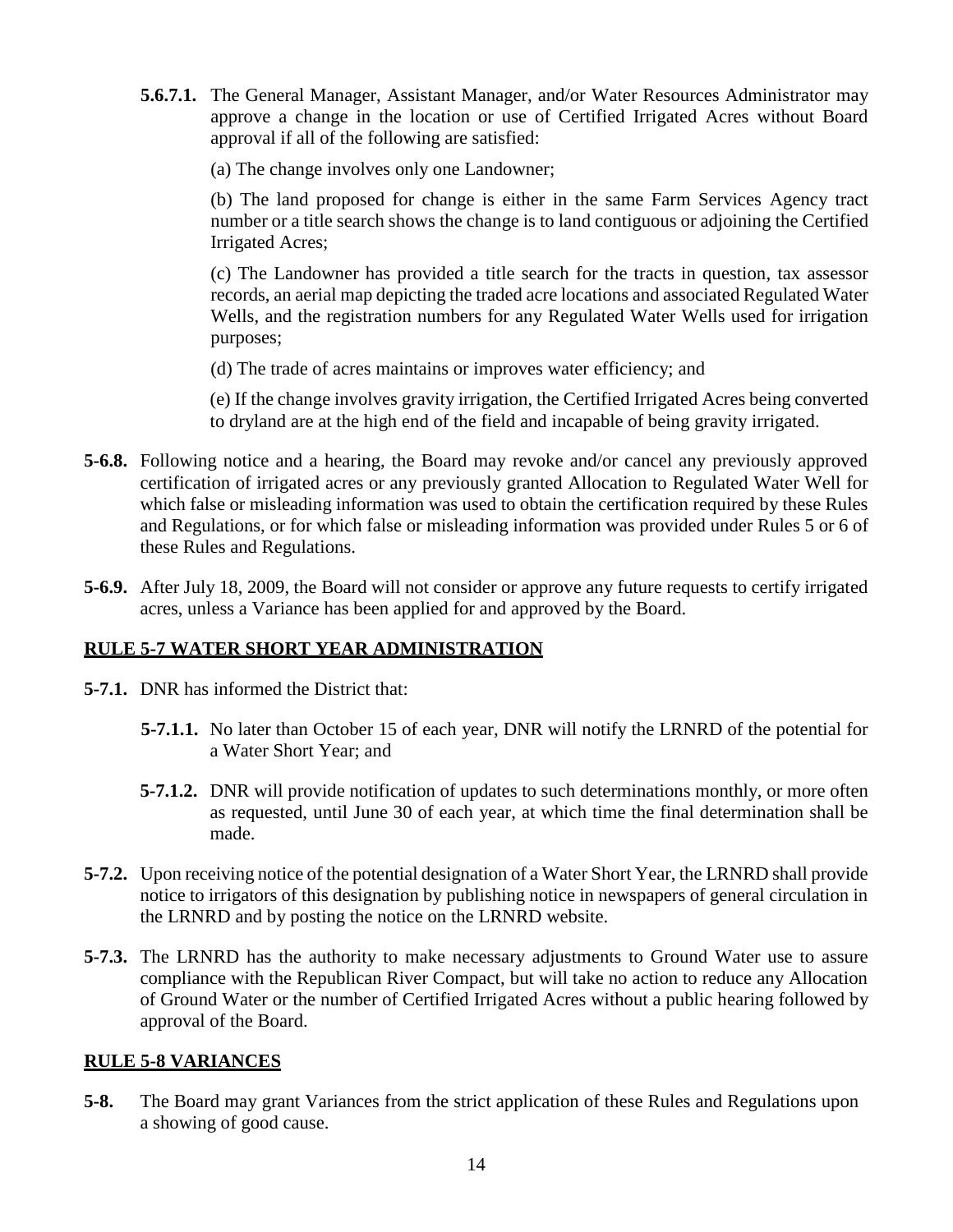- **5-8.1.** All requests for a Variance shall be made on forms provided by the LRNRD. A formal adjudicatory hearing before the Board shall be held to consider the Variance application, which shall be noticed in compliance with the Nebraska Open Meetings Act, NEB. REV. STAT. § 84-1407, *et seq*. The Person submitting the Variance application, or his or her representative, shall be present at the hearing unless the Person has provided notification to the LRNRD at least 24 hours in advance of the hearing that he or she cannot be present and has submitted written testimony discussing the criteria in Rule 5-8-2.
- **5-8.2.** Good cause is shown when there is a reasonable justification for granting a Variance and the Board reasonably and in good faith believes will provide an economic, environmental, social, or public health and safety benefit that is equal to or greater than the benefit resulting from the prohibition from which a Variance is sought.

### **RULE 5-9 REPUBLICAN RIVER COMPACT COMPLIANCE**

- **5-9.1.** Compact Call Year Determination. As provided in the IMP, no later than November 15 of each year, DNR shall inform the District of a potential designation of a Compact Call Year for the upcoming irrigation season. Upon receipt of such determination, the District shall provide notice of such designation to irrigators and other interested parties. The Board shall consider and adopt any additional controls and actions necessary to meet the District's proportional responsibility for maintaining Nebraska's compliance with the Republican River Compact.
- **5-9.2.** Additional controls and actions may consist of, but are not limited to, Incentive Programs, regulations (inclusive of curtailments of Ground Water pumping in the Rapid Response Area), augmentation, and other relevant activity.
- **5-9.3.** Municipal and other public water system and industrial Allocations shall be exempt from Compact Call Year Controls.
- **5-9.4.** Within the Rapid Response Area, the Allocation during a Compact Call Year shall be set at the maximum allowable that would not cause the District's depletions to streamflow to exceed the District's allowable Ground Water depletions after taking into consideration other actions and controls that the District would implement. As set forth in the IMP, DNR will perform all calculations relating to the District's forecasted allowable Ground Water depletions, forecasted depletions, and potential yield from implementing actions and controls.

#### **RULE 5-10 INCENTIVE PROGRAMS**

- **5-10.1.** The District may establish and implement financial or other Incentive Programs as permitted under the Act. As a condition for participation in an Incentive Program, the District may require water users or landowners to enter into and perform such agreements or covenants concerning the use of land or water as are necessary to produce the benefits for which the Incentive Program is established and shall further condition participation upon satisfaction of the requirements of NEB. REV. STAT. § 46-739.01(which provides for a title report and approval of lien holder).
- **5-10.2.** Any lands enrolled in an Incentive Program of any kind, whether federal, state, or local, will not be eligible to receive an Allocation during such enrollment period. Participation in an Incentive Program, however, will not result in the permanent loss of an Allocation unless the status of the acres involved are reclassified by the County Assessor from irrigated or irrigable to non-irrigated. Upon completion of any enrollment period required by the Incentive Program, any Certified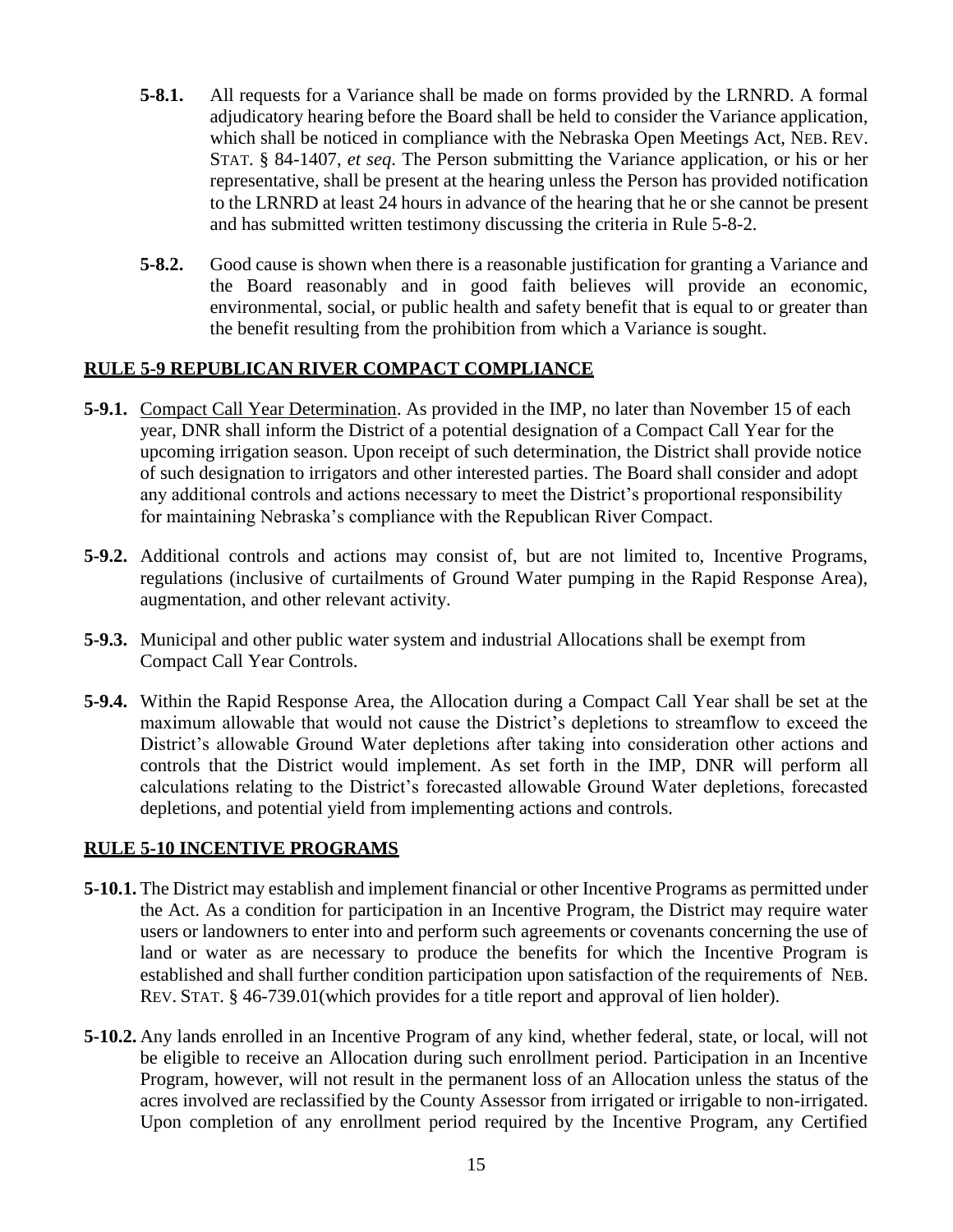Irrigated Acres that were enrolled in such program will be re-eligible for an Allocation, prorated to the number of years remaining in the Allocation Period. During the time that any lands are enrolled in an Incentive Program, such lands will not be entitled to any Carry-Forward for subsequent Allocation Periods.

**5-10.3.** Any participant in a federally funded Incentive Program shall not be eligible to participate in any Incentive Program funded by the District or any other program funded by the District where payments are made to landowners who have Certified Irrigated Acres in a Rapid Response Area.

### **CHAPTER 6 – MANAGEMENT OF USES**

### **RULE 6-1 ALLOCATION**

- **6-1.1.** The use of Ground Water from all Regulated Water Wells shall be allocated by the LRNRD. Allocations will be set after considering the following: (1) the relationship between Water Wells and surface waters and the impact of well usage on stream flow; (2) whether Ground Water levels are declining; and (3) such other factors as the Board determines may be relevant to the appropriate amount of water to be withdrawn.
- **6-1.2.** General Provisions:
	- **6-1.2.1.** Allocation. Forty-five (45) acre-inches for the Allocation Period.
	- **6-1.2.2.** Base Allocation. Nine (9) acre-inches per year for all Regulated Water Wells used for irrigating Certified Irrigated Acres.
	- **6-1.2.3.** Maximum Allocation. Thirteen (13) inches per effective Certified Irrigated Acre in all years designated as a Compact Call Year.
	- **6-1.2.4.** Allocation Period. Five (5) years; beginning on January 1, 2018 and ending on December 31, 2022, and continuing for every five years thereafter.
	- **6-1.2.5.** Base Allocation Year. January 1 to December 31
	- **6-1.2.6.** It may be necessary to adjust the Base Allocation, as defined in Rule 6-1.2.2., within the five-year Allocation Period in order to comply with the Integrated Management Plan. Such adjustment will become effective only after the Board holds a public hearing.
	- **6-1.2.7.** For irrigation purposes, if at the end of the Allocation Period, a Landowner or Operator has consumed less than his or her Allocation, he or she may carry the reserve or unused portion forward to the subsequent Allocation Period (the Carry-Forward), not to exceed the annual Base Allocation. Any Carry-Forward must be used for the same Certified Irrigated Acres for which the water was originally allocated.
	- **6-1.2.8.** Pursuant to NEB. REV. STAT. § 46-739, the LRNRD may establish different provisions for restriction of Water Wells that were constructed after January 1, 2001.
- **6-1.3.** Conjunctive Management of Water.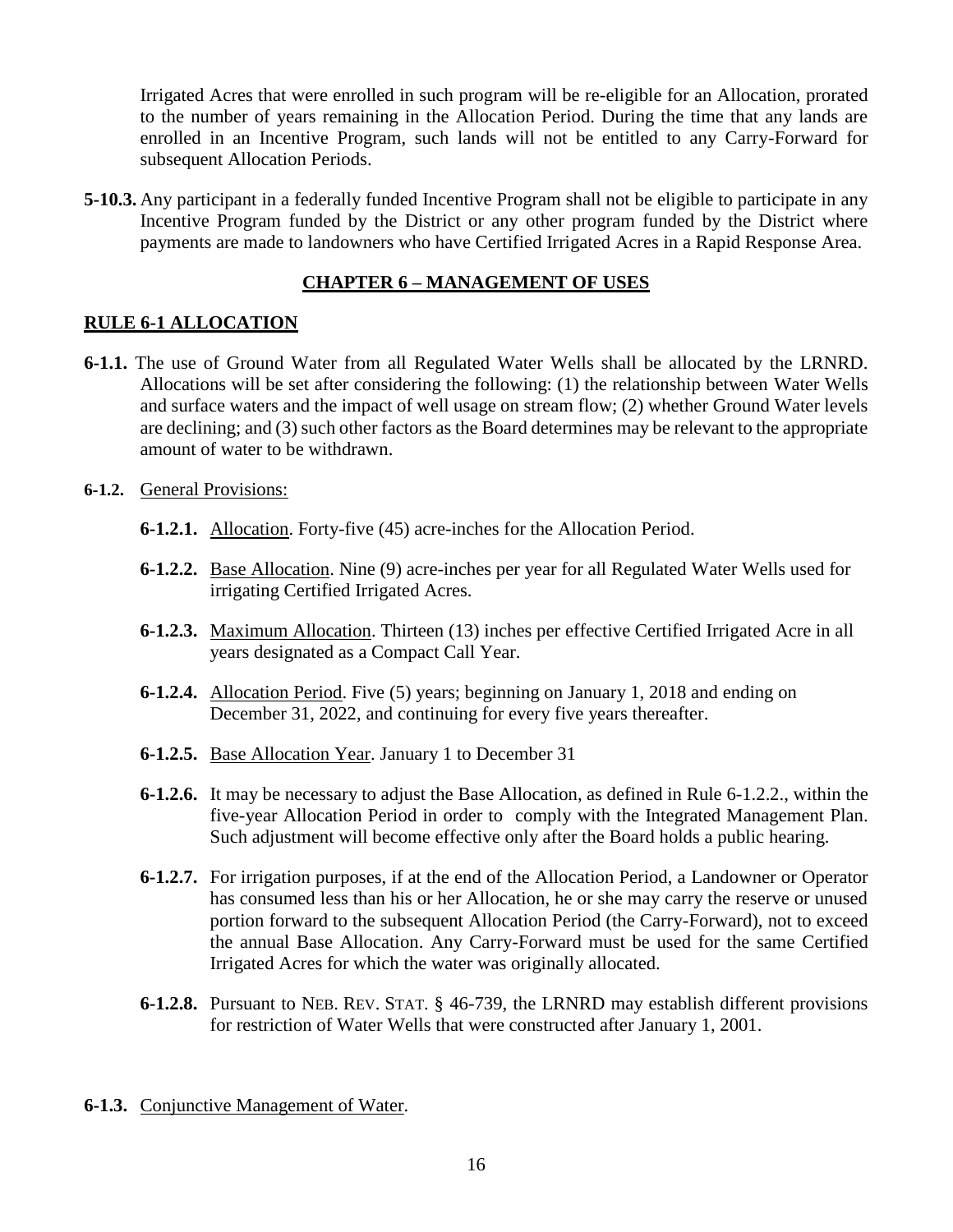- **6-1.3.1.** It is the intent of the Board to promote the conservation of water by discouraging the expansion of irrigated acres within the District. The District therefore encourages the Conjunctive Management of Water and discourages the transfer of surface water for irrigation purposes to a tract of land which has no record of Consumptive Use for irrigation purposes.
- **6-1.3.2.** If a Landowner or Operator engages in the Conjunctive Management of Water during any irrigation season, such Landowner or Operator shall retain the unused portion of the base Allocation of Ground Water for that irrigation season and may Carry-Forward such unused portion to subsequent irrigation seasons within the Allocation Period.
	- **6-1.3.1.1.** This subsection shall also apply to surface water leased or purchased by either the District or DNR.
- **6-1.3.3.** If a Landowner or Operator transfers the location of the surface water from the Conjunctive Management tract of land to a tract of land which has no record of Consumptive Use for irrigation purposes, such Landowner or Operator shall notify the District in writing at the time of the transfer and shall forfeit the entire base Allocation of Ground Water for each year that such surface water transfer remains in force on the tract which has no record of Consumptive Use for irrigation purposes.
- **6-1.3.4.** The failure of the Landowner or Operator to notify the District of the transfer of surface water may result in the forfeiture of future Allocations of Ground Water on the Conjunctive Management tract of land.
- **6-1.3.5.** The District may at some future date, in order to promote the conservation of water, provide an incentive to Landowners or Operators to integrate the surface water and Ground Water systems into a single more efficient center pivot irrigation system.
- **6-1.3.6.** If a Landowner or Operator loses the right to use surface water for irrigation purposes because of non-use, such Landowner or Operator shall not forfeit the base Allocation of Ground Water.
- **6-1.4.** Penalties for over use of Ground Water are as follows:
	- **6-1.4.1.** If at the end of an Allocation Period, subject to the requirement of Rule 6-1.5, a Person has exceeded his or her Allocation, the Allocation for the next Allocation Period shall be reduced. For excess use less than or equal to three (3) acre-inches above the Allocation, the next Allocation shall be reduced by an amount of acre-inches equal to that of the excess use. For excess use greater than three (3) acre-inches above the Allocation, the next Allocation shall be reduced by three (3) acre-inches plus an amount of acre-inches equal to two (2) times that of the excess use beyond three (3) acre-inches.
	- **6-1.4.2.** Any Person who uses more than the Maximum Allocation of Ground Water on any effective Certified Irrigated Acre shall have any remaining Allocation reduced by three (3) times any amount used over such Maximum Allocation. If the penalty exceeds the remaining Allocation, any remaining Allocation shall be reduced and the unsatisfied portion of the penalty shall be deducted from the Allocation in the next Allocation Period.
- **6-1.5.** A Landowner or Operator must have a positive balance in his or her Allocation account before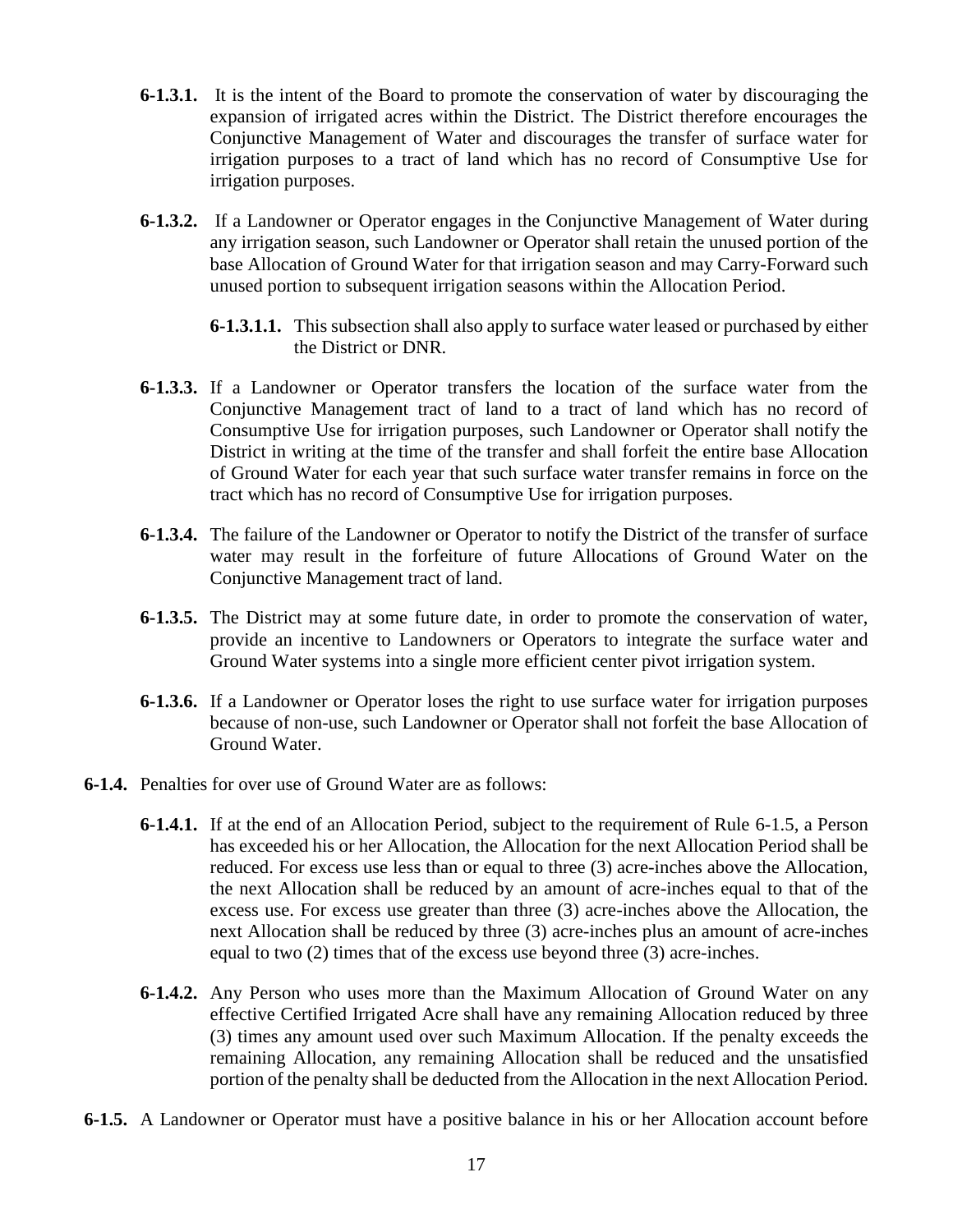using water in any year of an Allocation Period. The LRNRD shall notify Landowners and/or Operators anytime the balance of their Allocation goes below zero.

- **6-1.6.** Any Landowner with Certified Irrigated Acres participating in the federal Conservation Reserve Program ("CRP"), Environmental Quality Incentives Program ("EQIP"), or similar programs, or who certifies to the District the non-irrigation status of such acres pursuant to NEB. REV. STAT. § 2-3226.05(2), shall not receive an Allocation during the period of time that such Certified Irrigated Acres are in a non-irrigation status. At such time that Landowners of Certified Irrigated Acres terminate any federal Conservation Reserve Program and recommence irrigating the Certified Irrigated Acres, such Certified Irrigated Acres will become eligible for an Allocation, on a prorate basis for the remaining years of the Allocation Period; provided however, that those acres must be classified as irrigated or irrigable land by the County Assessor.
- **6-1.7.** The LRNRD may review any Allocation or reduction control imposed and shall adjust the Allocation or reduction to accommodate or otherwise reflect findings of such review consistent with the integrated management objectives. Such review shall consider more accurate data or information that was not available at the time of the Allocation or reduction order, designation of a Water Short Year and such other factors as the LRNRD deems appropriate.
- **6-1.8.** The LRNRD may institute formal adjudicatory proceedings or take any other legal action authorized or permitted by law to prohibit further withdrawal of Ground Water from any Regulated Water Well whenever a Personhas exhausted his or her Allocation during or before the end of any Allocation Period or has in any other way violated the amount, limitations, or conditions of his or her Allocation or violated any other rules of the LRNRD. In the event of such action, no Ground Water may be withdrawn until the Person has adhered to LRNRD Rules and Regulations.

## **RULE 6-2 POOLING ARRANGMENTS OR POOLING AGREEMENTS**

- **6-2.1.** Any Landowner who has Certified Irrigated Acres may elect to enter into a Pooling Arrangement or Pooling Agreement. Any Pooling Arrangement or Pooling Agreement shall be submitted to the District on or before June 1 of any irrigation season. No Pooling Arrangement or Pooling Agreement shall be utilized until District approval has been obtained. Any amendments or revisions to a Pooling Arrangement or Pooling Agreement made after June 1 will not be considered by the District until the next irrigation season.
- **6-2.2.** The Application for pooling shall include the following information:
	- (a) The name of all Persons involved, including any tenants;
	- (b) A map or maps from the Natural Resources Conservation Service or the District showing the location of all Certified Irrigated Acres and Water Wells, and identification of all Water Wells, including the well registration number and the serial number of each flow meter;
	- (c) Proof of ownership from Farm Service Agency, title company, County Assessor or other recognized source;
	- (d) The legal description of each tract of land included in Pooling Arrangement or Pooling Agreement;
	- (e) Notarized signatures of all Persons involved, including tenants.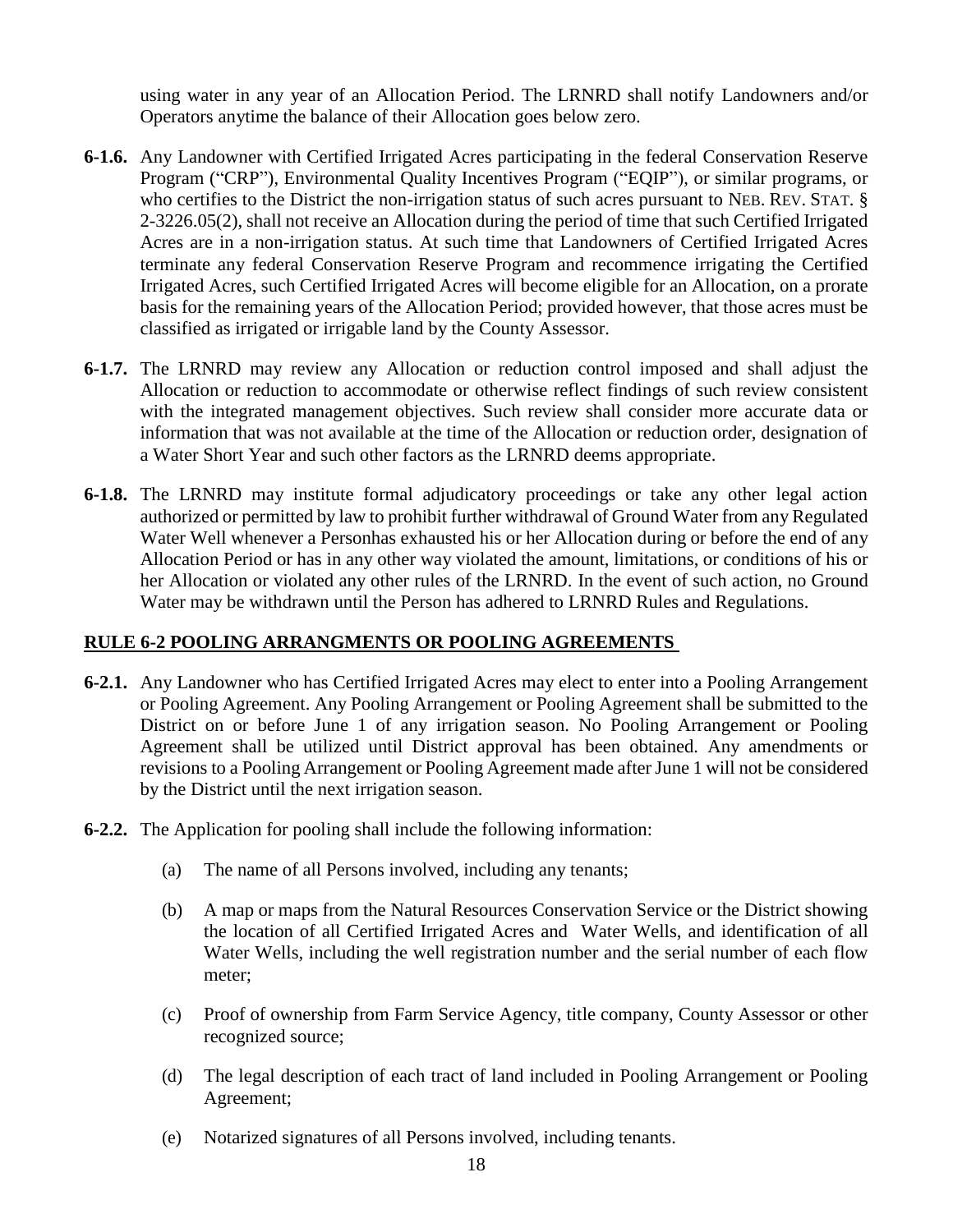- **6-2.3.** The Allocation for Certified Irrigated Acres identified in any Pooling Arrangement or Pooling Agreement ("Pooling Allocation") shall be calculated by multiplying the total Certified Irrigated Acres identified by the number of acre-inches of permitted Ground Water use. The Pooling Allocation is subject to the limits on Ground Water use provided in Rule 6-1.2. Violation of Rule 6-1.2. will subject the Person(s) in the Pooling Arrangement or Pooling Agreement to the penalties provided in Rule 6-1.4.
- **6-2.4.** The Board, in its sole discretion, may deny any application for approval of a Pooling Agreement or Pooling Arrangement based on the level of Ground Water decline within a certain geographic area within the District. In making such a determination the District may rely on Ground Water statistics of any state or federal governmental agency, including but not limited to, the Conservation and Survey Division of the University of Nebraska.
- **6-2.5** Tracts of land which may be pooled shall be located in one county; provided, however, if a Person or Persons owning such land in one county desires to pool tracts in more than that one county, such tracts shall be located in an adjoining or contiguous county or counties. Pooling Arrangement or Pooling Agreements which do not comply with this Rule shall be denied.
- **6-2.6.** A Pooling Arrangement or Pooling Agreement shall remain in effect until such arrangement or agreement is terminated. Any Person who has entered into a Pooling Arrangement or Pooling Agreement may terminate such arrangement or agreement by notifying any other parties and the District, in writing prior to May 1 of any irrigation season.

# **RULE 6-3 MUNICIPAL USE AND ACCOUNTING**

- **6-3.1.** The District, pursuant to NEB. REV. STAT. § 46-740, adopts the following rules regarding municipal use and accounting.
- **6-3.2.** The District will calculate a Baseline of Municipal Use for each municipality based on Historic Consumptive Use data for an appropriate interval. Consumptive Use will be determined from Ground Water pumping volumes and, where applicable, wastewater discharge volumes, and converted to a per capita volume. The baseline per capita volume, plus the annual population growth estimated by the Nebraska Department of Economic Development and/or U.S. Census Bureau will be used to determine annual increases and decreases in Consumptive Uses. These changes in Consumptive Use will be tracked annually for each municipality through a reporting system administered by the District.
- **6-3.3.** Once each five (5) years, the District will re-calculate the per capita Consumptive Use based upon similar, but updated, data described in Rule 6-3.2and make any necessary adjustments to their per capita Offset requirements.
- **6-3.4.** Each year the municipality shall be responsible for reporting to the District any Ground Water use that exceeds the amount authorized by a permit that was issued pursuant to the Municipal and Rural Domestic Ground Water Transfers Permit Act and any new or expanded single commercial/industrial Consumptive Use if that new or expanded Consumptive Use is greater than twenty-five (25) million gallons per year.
- **6-3.5.** Each year, the District will evaluate the potential need to Offset increases from the Baseline of Municipal Use as estimated by population growth. This evaluation may consider the amount, timing, and location of the increased Consumptive Use as well as other considerations deemed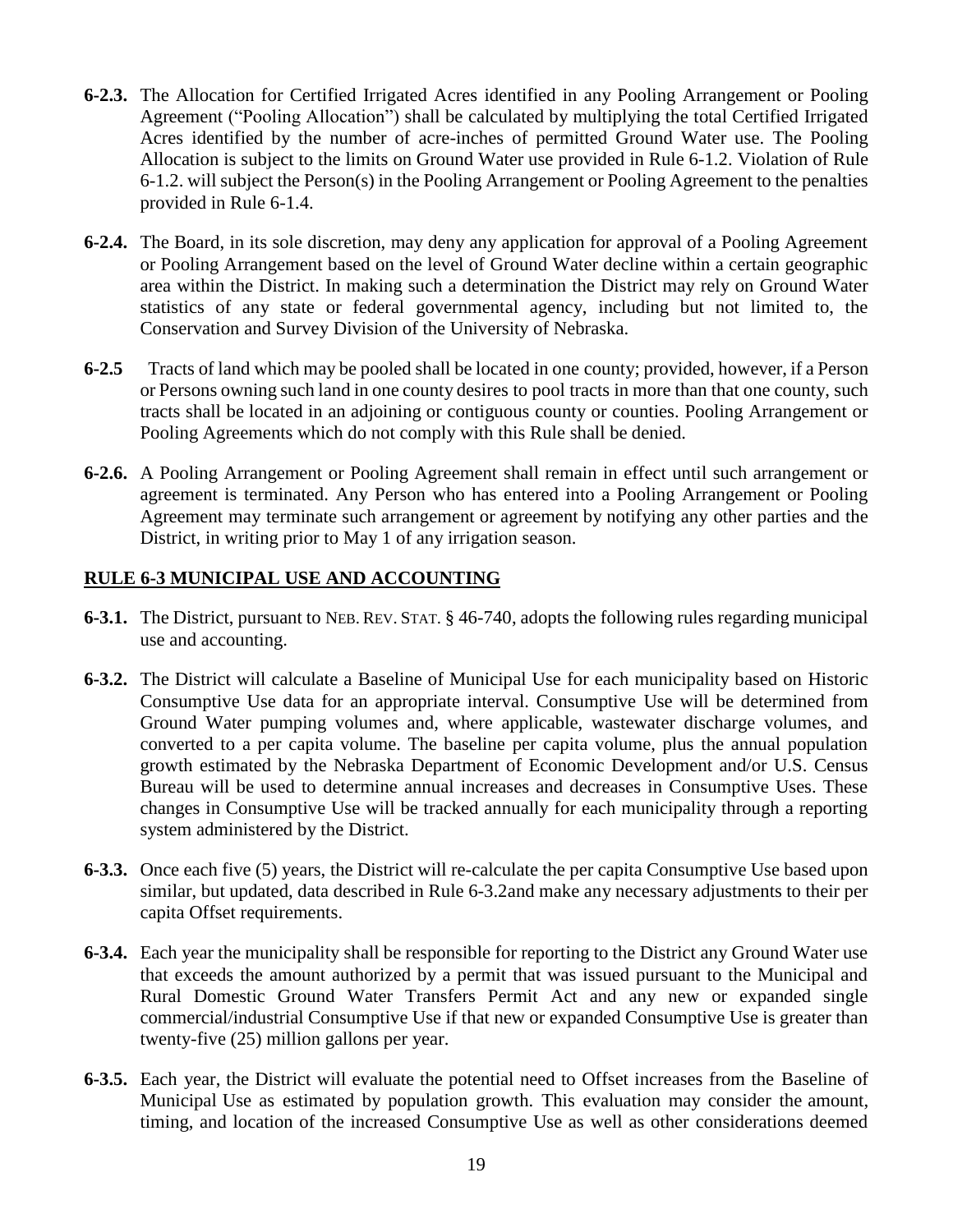appropriated by the District. In the event that the municipality's water use exceeds the amount of Ground Water authorized by a permit that was issued pursuant to the Municipal and Rural Domestic Ground Water Transfers Permit Act, or the increase is related to any new or expanded single commercial/industrial Consumptive Uses of more than twenty-five (25) million gallons per year, the District will consult with the municipality or commercial/industrial user to evaluate the potential need for an appropriate Offset.

**6-3.6.** Any permanent reduction in Consumptive Use of water associated with municipal growth including governmental, industrial, and commercial growth (e.g., by taking irrigated acres out of production), between July 14, 2006, and January 1, 2026, shall accrue to the District's benefit to be used in whole or in part to Offset increased municipal Consumptive Use within the District. Acres taken out of production must be decertified and shall accrue to the District's benefit.

## **RULE 6-4 COMMERCIAL OR INDUSTRIAL USE AND ACCOUNTING**

- **6-4.1.** The District will calculate Baseline of Commercial and Industrial Use for each Commercial or Industrial Water User in the District based on Historic Consumptive Use data for an appropriate interval. Consumptive Use will be determined from Ground Water pumping volumes and, where applicable, wastewater discharge volumes. The baseline will be used to determine changes in Consumptive Use annually.
- **6-4.2.** Changes in Consumptive Use will be tracked for each commercial or industrial user annually through a reporting system administered by the District.
- **6-4.3.** If the new or expanded single commercial or industrial use is less than or equal to twenty-five (25) million gallons per year, the District will evaluate the potential need to Offset increases from the Baseline of Commercial or Industrial Use. This evaluation may consider the amount, timing, and location of the increased Consumptive Use as well as other considerations deemed appropriate by the District.
- **6-4.4.** If the new or expanded commercial or industrial use exceeds twenty-five (25) million gallons per year and they do not have a transfer permit, the user will be responsible for the Offset of all new or expanded Consumptive Uses. If the new or expanded commercial or industrial use has a transfer permit, the user is responsible for Offsetting all new or expanded uses above the amount granted in the industrial transfer permit.
- **6-4.5.** Any permanent reduction in Consumptive Use of water associated with a new commercial or industrial use of less than twenty-five million gallons (e.g., by taking irrigated acres out of production), between July 14, 2006, and January 1, 2026, shall accrue to the District's benefit to be used in whole or in part to Offset increased Consumptive Use within the District. Acres taken out of production must be decertified and transferred to the District's benefit.

## **RULE 6-5 GROUND WATER TRANSFER FOR IRRIGATION, PUBLIC WATER SUPPLIES AND INDUSTRIAL PURPOSES**

**6-5.1.** Transfers for Irrigation Purposes. The LRNRD finds that the transfer of Ground Water off of the overlying land for irrigation purposes may contribute to conflicts between Ground Water users and surface water appropriators, and to disputes over the Republican River Compact. For those reasons, and except as provided in Rule 5-6.7, the LRNRD hereby closes all of the Management Area to the withdrawal and transfer of Ground Water off the overlying land or otherwise changing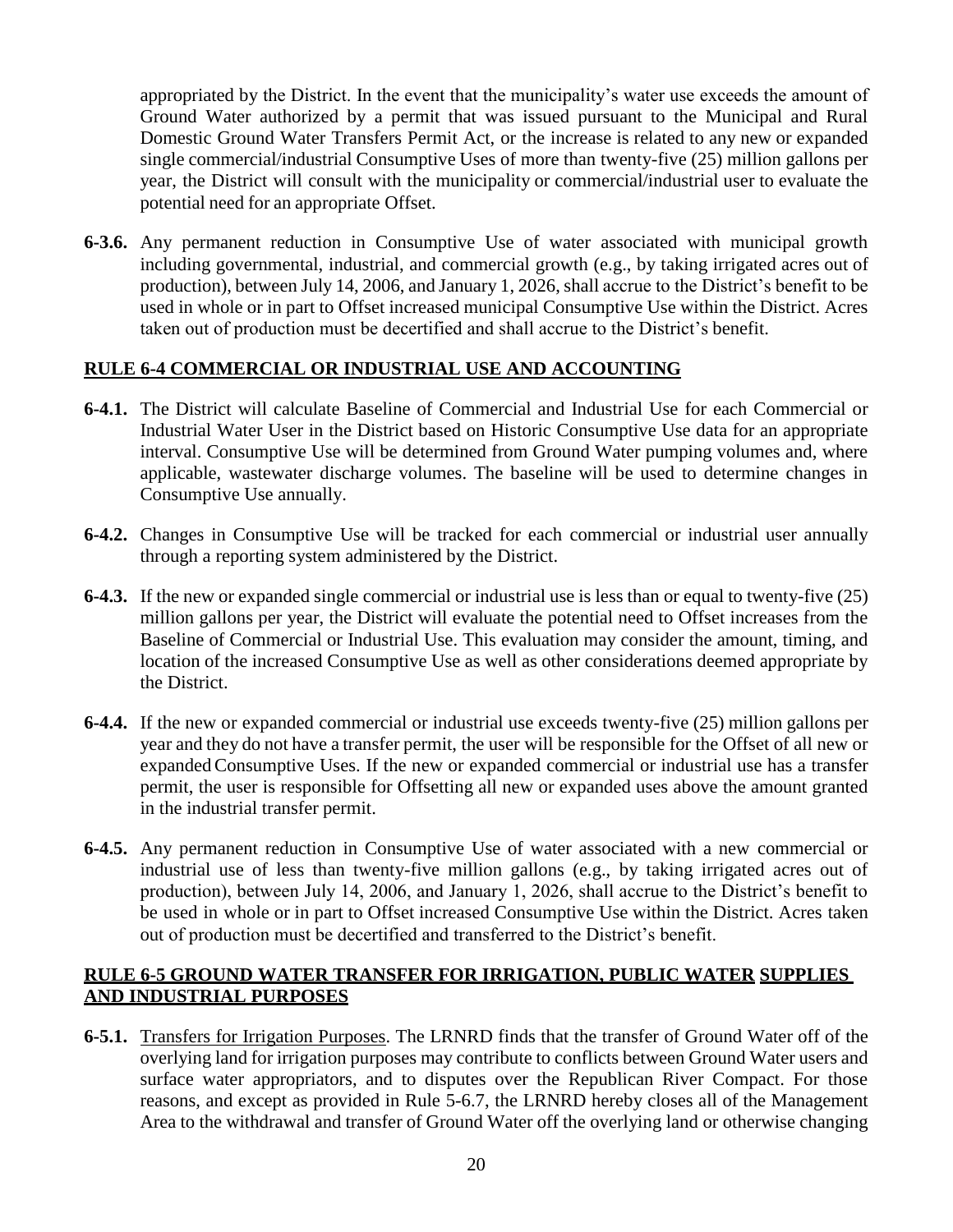the location of use of Ground Water for irrigation purposes.

- **6-5.2.** Transfers by Public Water Suppliers. Pursuant to NEB. REV. STAT. §§ 46-739(k) and 46- 742, the District is required to allow the withdrawal and transport of Ground Water when a public water supplier providing water for municipal purposes receives a permit from DNR pursuant to the Municipal and Rural Domestic Ground Water Transfers Permit Act. Except to the extent that a public water supplier has obtained a permit under the Municipal and Rural Domestic Ground Water Transfers Permit Act, the LRNRD hereby closes all of the Management Area to the withdrawal and transfer of Ground Water off of the overlying land or otherwise changing the location of use of Ground Water for municipal purposes. A public water supplier shall notify the District at the time that it files an application with DNR for a permit under the Municipal and Rural Domestic Ground Water Transfers Permit Act.
- **6-5.3.** Transfers by Commercial and Industrial Water Users. The District will allow Commercial and Industrial Water Users to transfer water pursuant to a permit granted by DNR, or pursuant to written notice filed with DNR, as provided for in the Industrial Ground Water Regulatory Act. Except to the extent that a Commercial or Industrial Water User has obtained a permit from DNR under the Industrial Ground Water Regulatory Act, the LRNRD hereby closes all of the Management Area to the withdrawal and transfer of Ground Water off of the overlying land or otherwise changing the location of use of Ground Water for commercial or industrial uses. A commercial or industrial water user shall notify the District at the time that it files an application with DNR for a permit under the Industrial Ground Water Regulatory Act.
- **6-5.4.** DNR Review of Permit Applications. Upon receipt of an application by a public water supplier seeking a permit under the Municipal and Rural Domestic Ground Water Transfers Permit Act, an application by a Commercial or Industrial Water User under the Industrial Ground Water Regulatory Act, or a Person seeking a permit to transfer Ground Water to another state, DNR is required by statute to consult with the District. As part of that consultation, the District shall provide DNR with whatever relevant information that it may have in its possession, including but not limited to, the following:
	- **6-5.4.1.** The applicant's unmet Offset obligations, if any;
	- **6-5.4.2.** The amount of water in the applicant's Offset Account;
	- **6-5.4.3.** Whether the applicant will need to provide an Offset for the proposed water use in order to maintain compliance with the Republican River Compact; and
	- **6-5.4.4.** Whether the applicant will need to mitigate any adverse effects to surrounding Ground Water users or surface water appropriators.

# **CHAPTER 7 – IRRIGATION RUN-OFF**

## **RULE 7-1 INEFFICIENT OR IMPROPER IRRIGATION RUN-OFF**

No Landowner or Operator shall operate an irrigation system in a manner that allows for Inefficient or Improper Irrigation Run-Off.

## **RULE 7-2 ENFORCEMENT OF PROHIBITION ON INEFFICIEINT OR IMPROPER IRRIGATION RUN-OFF**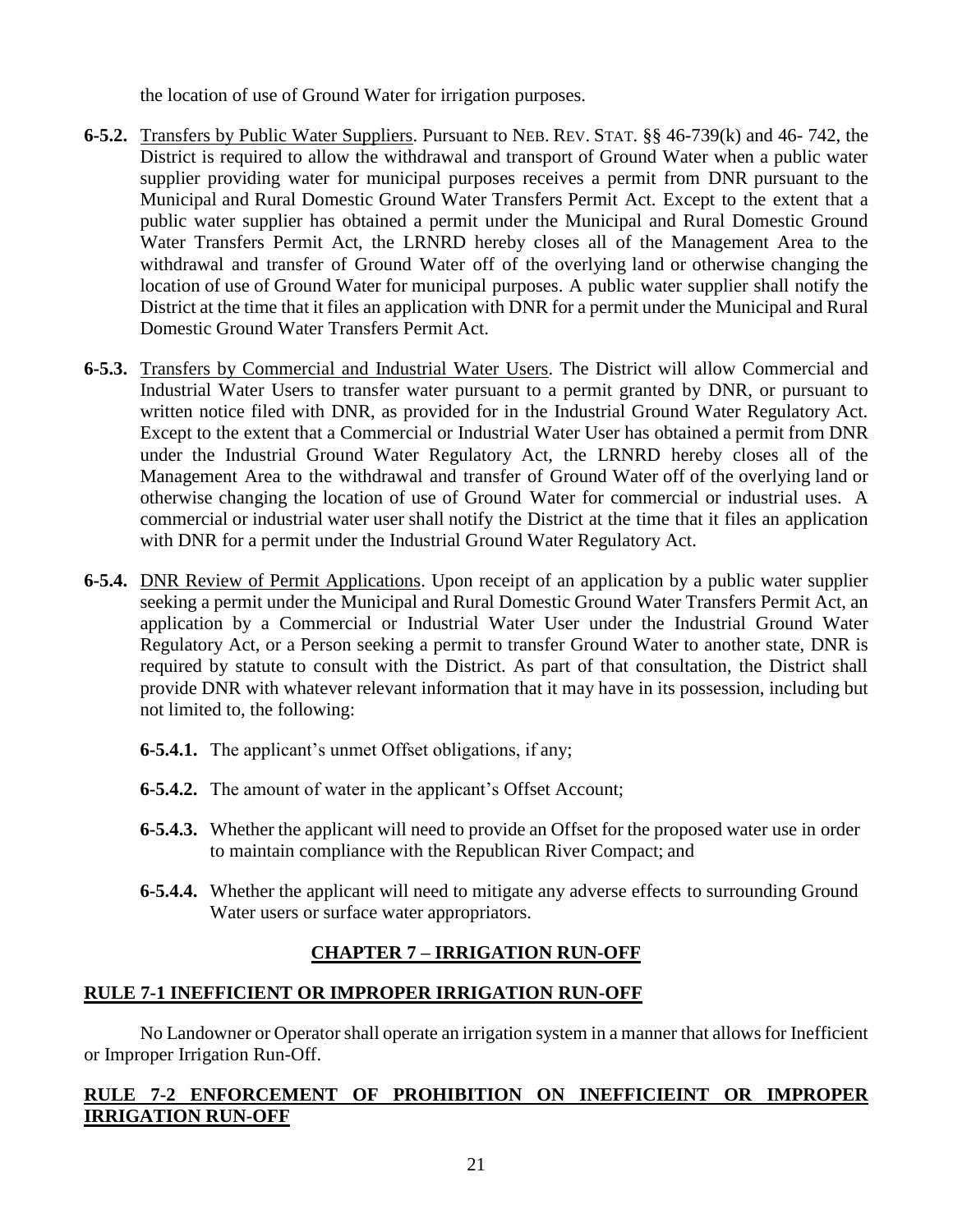- **7-2.1.** When a complaint has been filed pursuant to Rule 3-1.2 alleging Inefficient or Improper Irrigation Run-Off, the District shall request an informal meeting at the problem site with the Person who filed the complaint ("complainant"), alleged violator, and representative(s) of the District for the purpose of seeking a solution to the problem by mutual agreement.
- **7-2.2.** If a mutual agreement cannot be reached pursuant to Rule 7-2.1, the District shall review the complaint for completeness and, if necessary, conduct an investigation for the purpose of determining the extent of the alleged violation and obtaining any additional information that may be reasonably necessary for the Board to determine whether a violation has occurred. If an investigation is conducted, an investigation report summarizing the investigation and any evidence gathered shall be attached to the complaint. The District shall also draft a schedule of compliance for resolving the inefficient or improper ground water irrigation run-off. The District shall provide the alleged violator with the complaint, any investigation report, and the schedule of compliance.
- **7-2.3.** Schedule of Compliance. If appropriate, a schedule of compliance shall include the identification and description of all proposed procedures or measures to prevent, control, or abate inefficient or improper ground water irrigation run-off and provide for the submission of a work order within ten (10) days of acceptance or approval of the plan. The schedule of compliance may include: limitation of water applied; construction of run-off collection and/or retention systems such as furrow dikes, reuse pits or dugouts; blocking of end rows; execution and performance of an agreement with his neighbor(s) in accordance with Rule 7-3, or any other provision that may be necessary to prevent, control, or abate inefficient or improper ground water irrigation run-off.
- **7-2.4.** The alleged violator shall be granted not less than ten (10) days from the date that said complaint, investigation report, and schedule of compliance is provided to him or her to respond to the District.
- **7-2.5.** The alleged violator may agree with and accept as true and correct the complaint and inspection report, consent to cease and desist from continuing or allowing the reoccurrence of such violation, and accept the schedule of compliance offered by the District. If the alleged violator proceeds under this Rule, he or she shall implement and abide by the terms of the schedule of compliance.
- **7-2.6.** The alleged violator may agree with and accept as true and correct the complaint and inspection report, consent to cease and desist from continuing or allowing the reoccurrence of such violation, and request to submit an amended schedule of compliance in accordance with Rule 7-2.3.
	- **7-2.6.1.** If the District compliance officer determines that the amended schedule of compliance is adequate and will prevent future non-compliance with Rule 7-1 within a reasonable time period, he or she shall approve the amended schedule of compliance. The alleged violator shall implement and abide by the terms of the amended schedule of compliance.
	- **7-2.6.2.** If the District compliance officer determines the amended schedule of compliance would be inadequate to prevent future non-compliance with Rule 7-1 within a reasonable time period, he or she shall deny the amended schedule of compliance and draft a revised schedule of compliance indicating the additions or changes he or she deems necessary. The District shall inform the alleged violator of the denial within ten (10) days of receipt of the amended schedule of compliance. The alleged violator shall have ten (10) days to consent to the revised schedule of compliance or request a formal hearing. The revised